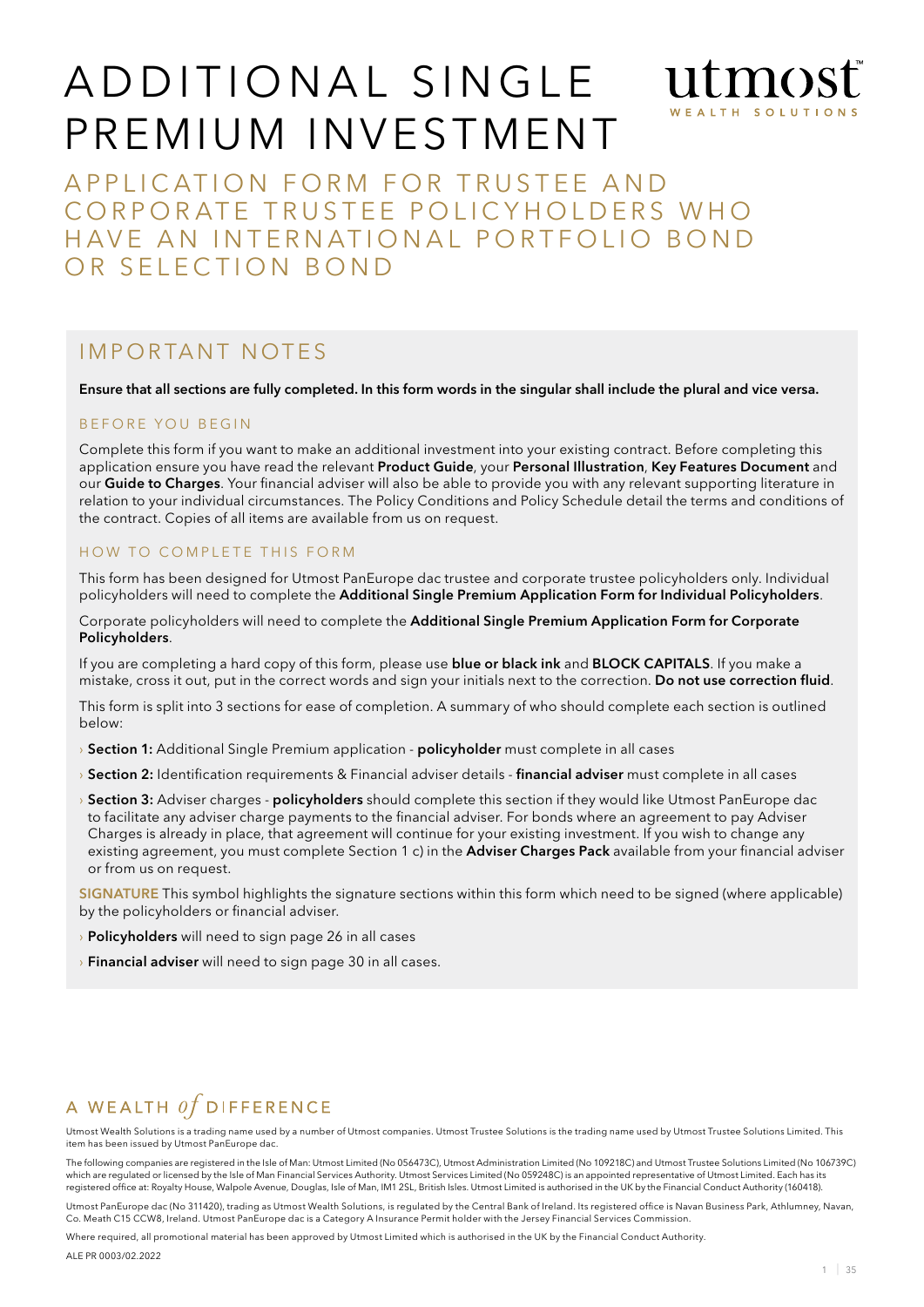### PAYING FOR YOUR ADVICE

Your financial adviser will have explained to you that advice in relation to this additional premium cannot be paid for by commission but only through adviser charging. Where the policyholder is a trustee or a corporate trustee, any charges for advice will need to comply with the terms of the trust, and there may be tax implications. Professional advice should be taken. Your existing investments and any existing commission paid to your financial adviser can continue unaffected.

Where you are requesting that we facilitate charges for advice to your financial adviser, you will need to complete the Adviser Charging section on page 31 to authorise us to make any adviser charging payments.

### PRODUCT CHARGES - FLEX-CHARGE

Your additional single premium will be set up on our Flex-Charge basis. Our product charges have changed to take account of the introduction of adviser charging rather than commission and enhanced allocations. The charges for your additional premium may be different to those described in your original policy documentation and will be shown on the Additional Single Premium Statement that we will send to you.

For further details of adviser charging and our Flex-Charge, speak to your financial adviser or read our Guide to Charges available on our website www.utmostinternational.com or from your financial adviser.

### I D EN TIFICATION REQUIREMENTS

Under anti-money laundering regulations, we are required to verify the identity and address of all parties associated with the policy. The payment of an additional single premium represents a change to the policy, which requires us to bring verification of identity and address up to current standards.

If the application is being signed under a Power of Attorney, we will require a certified copy of the Power of Attorney document and the identity and address of the attorney will be verified as well as the policyholder.

We are required to verify the identity and address of all trustees and any settlors to the trust that are still living. We also need the full name, date of birth and address of all other parties to the trust (for example, deceased settlors and beneficiaries).

### IMPORTANT INFORMATION ABOUT THIS CONTRACT

You need to satisfy yourself that, under any taxation, exchange control or insurance legislation to which you may be subject, you can make this additional investment.

When you submit this application, ensure that you provide us with all residency and citizenship information by completing the separate Tax Information Exchange Pack for Entities available from our website www.utmostinternational.com or your financial adviser on request. Speak to your financial adviser if you have any questions about this.

The contract for the additional investment could be invalidated by any failure to disclose facts which might influence our assessment of this application. If you have any doubt as to whether a fact is relevant then you should disclose it. Any additional information should be detailed in the Notes section at the back of this form or on a separate sheet, dated and signed by the authorised signatories.

#### WHAT TO DO NEXT

Using the checklist on the final page please ensure you have completed all of the relevant sections and that you have attached any supporting documents to submit, along with a completed Tax Information Exchange Pack for Entities.

Once complete, return this form and any supporting documents to: Utmost PanEurope dac, Navan Business Park, Athlumney, Navan, Co. Meath, C15 CCW8, Ireland.

Alternatively, completed forms and supporting documentation that are digitally signed and/or scanned, can be emailed to us at info@utmostwealthsolutions.ie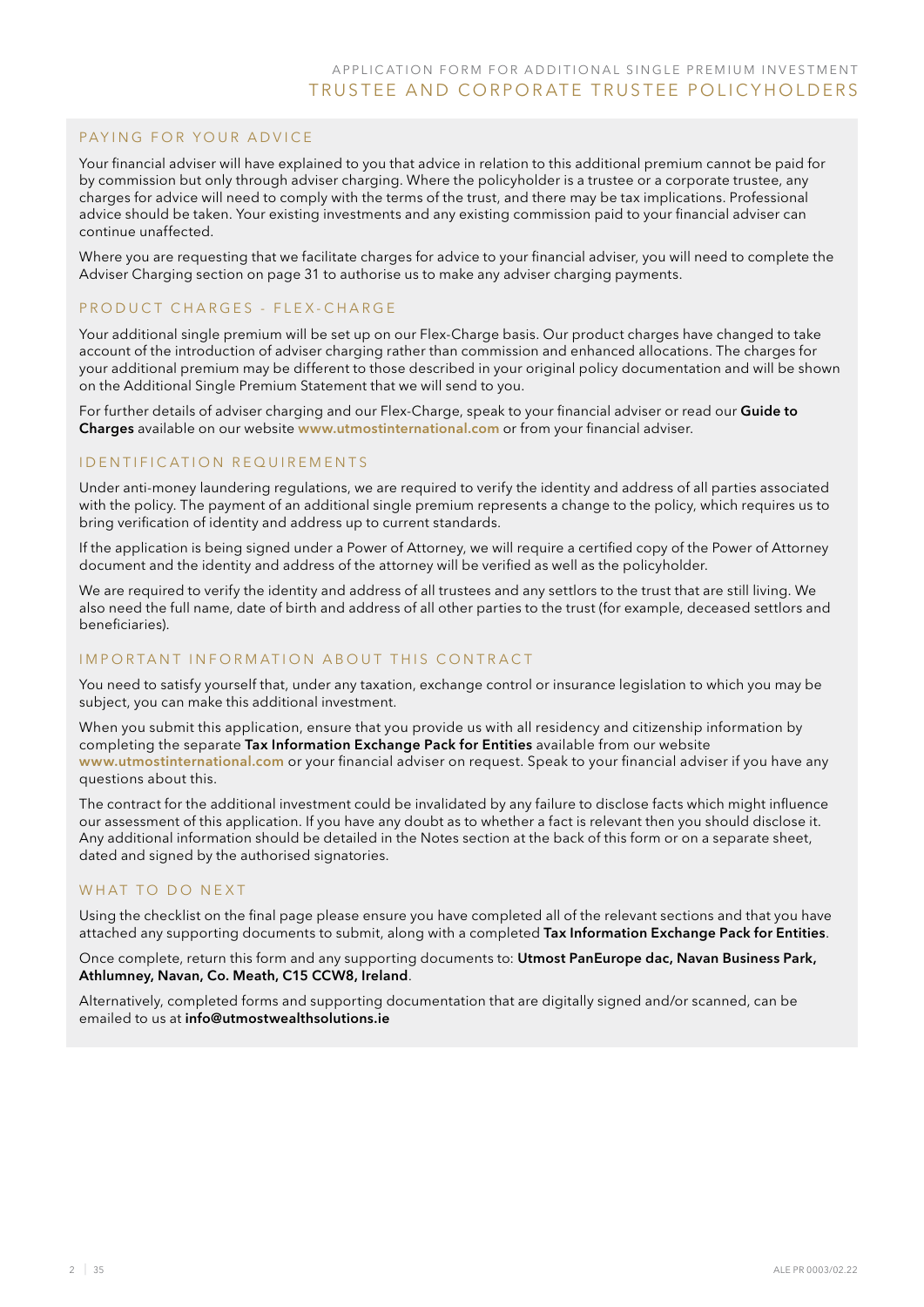#### SECTION 1 – POLICYHOLDERS MUST COMPLETE IN ALL CASES CONTRACT DETAILS **MANDATORY** 1 The policyholder applies to increase the existing investment under policy numbered 2 Provide a copy of the Personal Illustration that you have been given or enter your Personal Illustration reference number here **3 Welcome team ticket reference If the Welcome 16 AM** If the Welcome **If the Welcome** team produced an illustration for you, a Welcome team ticket reference can be found on the illustration at the top of page one. 4 Bond charge What is your chosen product management charge (Flex-Charge) option? Your chosen  $\left(\right)$ product management charge This is not the Full initial charge Full ongoing charge split can be found adviser charge in the Personal (please see page 31 Illustration your for more details of financial adviser has adviser charges). Combination of initial and ongoing given you. The product management charge for each new If you choose a combination of an initial and ongoing product management charge, premium is based on enter your chosen combination to a maximum of three decimal places: the total premiums paid, therefore an additional premium % Initial % Ongoing (per annum) may have lower charges than the initial premium. The Personal Illustration provided to you should match the investment details mentioned in this application. If there have been any changes in the investment details between the date of that illustration and the submission of this application form, ask your financial adviser for an updated illustration. POLITICALLY EXPOSED PERSONS **MANDATORY** Under our current anti-money laundering obligations we are required to identify persons associated See our separate  $\bigcirc$ document entitled with this application who could be classed as a Politically Exposed Person (PEP). A PEP is a term Politically Exposed used to describe someone who is currently, or has previously been, entrusted with prominent public Persons which is functions or responsibilities, for example: a Head of State, a holder of a senior political or government available from your financial adviser who post, a senior member of the Judiciary or the Military, a senior employee of a State Owned can obtain this on Corporation, or a board member of a Central Bank. Immediate family members or close associates of our website, www. a PEP should be considered a PEP in their own right.

Provide details in the box below of any persons that could be considered a PEP (as defined above) in relation to this application. Non-completion confirms that there are no associated PEPs:

utmostinternational. com

This includes a list of those parties considered to be immediate family members.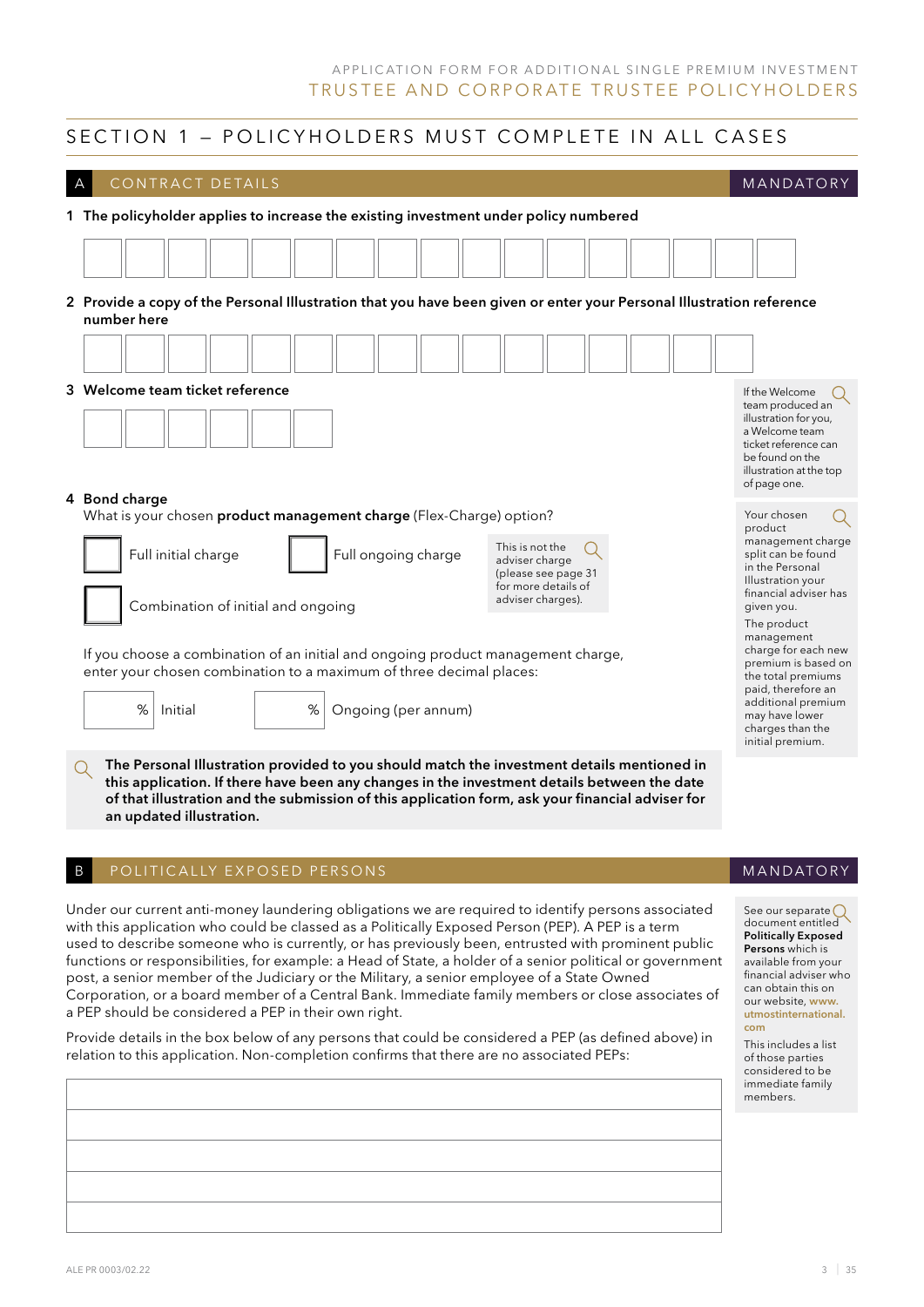## C TRUST DETAILS

|              | PART 1 - TRUST DETAILS                                               |   |        |   |    |       |   |  |  |  |  |  |                                                                                                           |  |  |
|--------------|----------------------------------------------------------------------|---|--------|---|----|-------|---|--|--|--|--|--|-----------------------------------------------------------------------------------------------------------|--|--|
| $\mathbf 1$  | Name of the Trust                                                    |   |        |   |    |       |   |  |  |  |  |  | Please be aware $\mathbb Q$<br>that this trust may                                                        |  |  |
| $\mathbf{2}$ | The Trust was created on                                             | d | d<br>m | m |    | y     | V |  |  |  |  |  | be required to<br>be registered on                                                                        |  |  |
| 3            | We confirm the nature and<br>purpose of the Trust is                 |   |        |   |    |       |   |  |  |  |  |  | the relevant trust<br>registration portal.<br>Speak to your<br>financial adviser for<br>more information. |  |  |
|              | 4 Is this investment in respect<br>of employee benefits?             |   | Yes    |   | No |       |   |  |  |  |  |  |                                                                                                           |  |  |
| 5            | Correspondence address<br>for trustees                               |   |        |   |    |       |   |  |  |  |  |  |                                                                                                           |  |  |
|              |                                                                      |   |        |   |    |       |   |  |  |  |  |  |                                                                                                           |  |  |
|              | Postcode                                                             |   |        |   |    |       |   |  |  |  |  |  |                                                                                                           |  |  |
|              | PROVIDE DETAILS OF THE TRUST'S BANK/BUILDING SOCIETY ACCOUNT         |   |        |   |    |       |   |  |  |  |  |  |                                                                                                           |  |  |
|              |                                                                      |   |        |   |    |       |   |  |  |  |  |  |                                                                                                           |  |  |
| 6            | Account name                                                         |   |        |   |    |       |   |  |  |  |  |  |                                                                                                           |  |  |
|              | 7 Account number                                                     |   |        |   |    |       |   |  |  |  |  |  |                                                                                                           |  |  |
| 8            | Bank sort code                                                       |   |        |   |    |       |   |  |  |  |  |  |                                                                                                           |  |  |
| 9            | <b>Building Society roll number</b><br>(if applicable)               |   |        |   |    |       |   |  |  |  |  |  |                                                                                                           |  |  |
|              | 10 Bank BIC/Swift code<br>(required for all banks outside<br>the UK) |   |        |   |    |       |   |  |  |  |  |  |                                                                                                           |  |  |
|              | <b>11 IBAN</b><br>(required for all bank accounts<br>in the EU)      |   |        |   |    |       |   |  |  |  |  |  |                                                                                                           |  |  |
|              | 12 Bank/Building Society name                                        |   |        |   |    |       |   |  |  |  |  |  |                                                                                                           |  |  |
|              | 13 Address                                                           |   |        |   |    |       |   |  |  |  |  |  |                                                                                                           |  |  |
|              |                                                                      |   |        |   |    |       |   |  |  |  |  |  |                                                                                                           |  |  |
|              | Postcode                                                             |   |        |   |    |       |   |  |  |  |  |  |                                                                                                           |  |  |
|              | 14 Telephone number<br>(including international<br>dialling code)    |   |        |   |    |       |   |  |  |  |  |  |                                                                                                           |  |  |
|              | 15 How long has the account been held?                               |   |        |   |    | Years |   |  |  |  |  |  |                                                                                                           |  |  |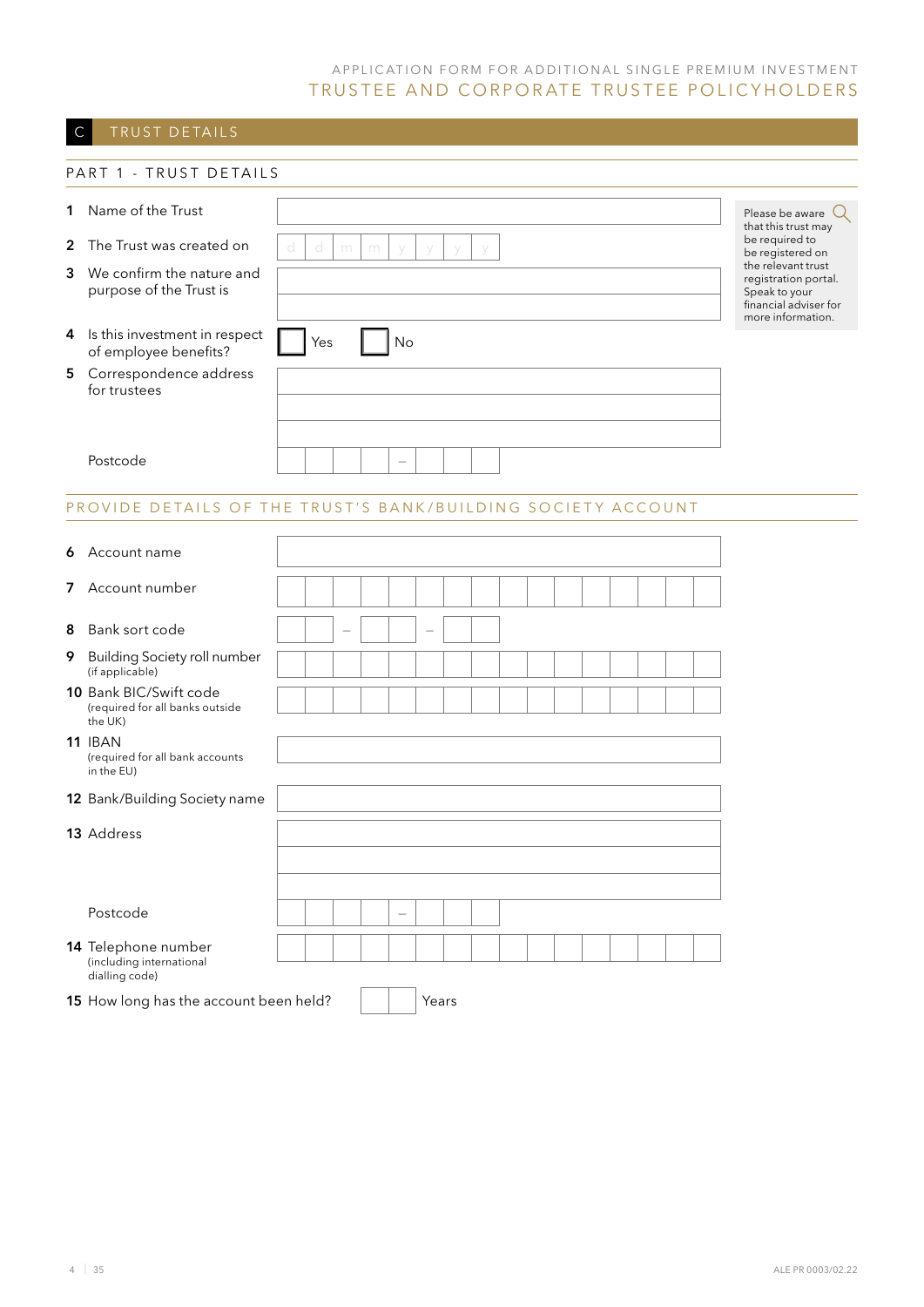### PART 2 - SETTLOR DETAILS

Supply details of the Settlor(s) of the Trust and any other persons who have provided money to the Trust:

|   |                                                                                                      | Settlor 1 |       |                       |   |                          |                       |             | Settlor 2 |                                |   |   |                          |                       |             |                                     |   |
|---|------------------------------------------------------------------------------------------------------|-----------|-------|-----------------------|---|--------------------------|-----------------------|-------------|-----------|--------------------------------|---|---|--------------------------|-----------------------|-------------|-------------------------------------|---|
|   | 1 Title (Mr, Mrs, Miss or Other)                                                                     |           |       |                       |   |                          |                       |             |           |                                |   |   |                          |                       |             |                                     |   |
|   | 2 Surname                                                                                            |           |       |                       |   |                          |                       |             |           |                                |   |   |                          |                       |             |                                     |   |
|   | 3 Maiden name or any<br>previous names (if applicable)                                               |           |       |                       |   |                          |                       |             |           |                                |   |   |                          |                       |             |                                     |   |
|   | 4 Forenames (in full)                                                                                |           |       |                       |   |                          |                       |             |           |                                |   |   |                          |                       |             |                                     |   |
| 5 | Permanent residential<br>address (PO Boxes and<br>'care of' addresses are<br>not acceptable)         |           |       |                       |   |                          |                       |             |           |                                |   |   |                          |                       |             |                                     |   |
|   | Postcode                                                                                             |           |       |                       |   | $\overline{\phantom{0}}$ |                       |             |           |                                |   |   | $\overline{\phantom{m}}$ |                       |             |                                     |   |
| 6 | State the jurisdiction in<br>which the Settlor was tax<br>resident when the Trust was<br>established |           |       |                       |   |                          |                       |             |           |                                |   |   |                          |                       |             | This question<br>must be completed. |   |
|   | 7 Nationality                                                                                        |           |       |                       |   |                          |                       |             |           |                                |   |   |                          |                       |             |                                     |   |
|   | 8 Date of birth<br>(must be 18 years or over)                                                        | d         | d     | m                     | m |                          |                       |             | d         | d                              | m | m |                          |                       |             | Provide in all<br>cases, even if    | Q |
|   | 9 If deceased, date of death                                                                         | d         | d     | m                     | m |                          |                       |             |           | d                              | m | m |                          |                       |             | deceased.                           |   |
|   | 10 Country of birth                                                                                  |           |       |                       |   |                          |                       |             |           |                                |   |   |                          |                       |             |                                     |   |
|   | 11 Gender                                                                                            |           | Male  |                       |   |                          | Female                |             |           | Male                           |   |   |                          | Female                |             |                                     |   |
|   | 12 Total annual income<br>(including salary, pension and<br>investment income)                       |           | up to | £50,000<br>£50,001 to |   |                          | £150,000<br>£150,001+ | £100,001 to |           | up to<br>£50,000<br>£50,001 to |   |   |                          | £150,000<br>£150,001+ | £100,001 to | Tick the<br>appropriate box.        |   |
|   | 13 Occupation and name of<br>employer                                                                |           |       | £100,000              |   |                          |                       |             |           | £100,000                       |   |   |                          |                       |             |                                     |   |
|   | 14 If retired, previous<br>occupation and name<br>of last employer                                   |           |       |                       |   |                          |                       |             |           |                                |   |   |                          |                       |             |                                     |   |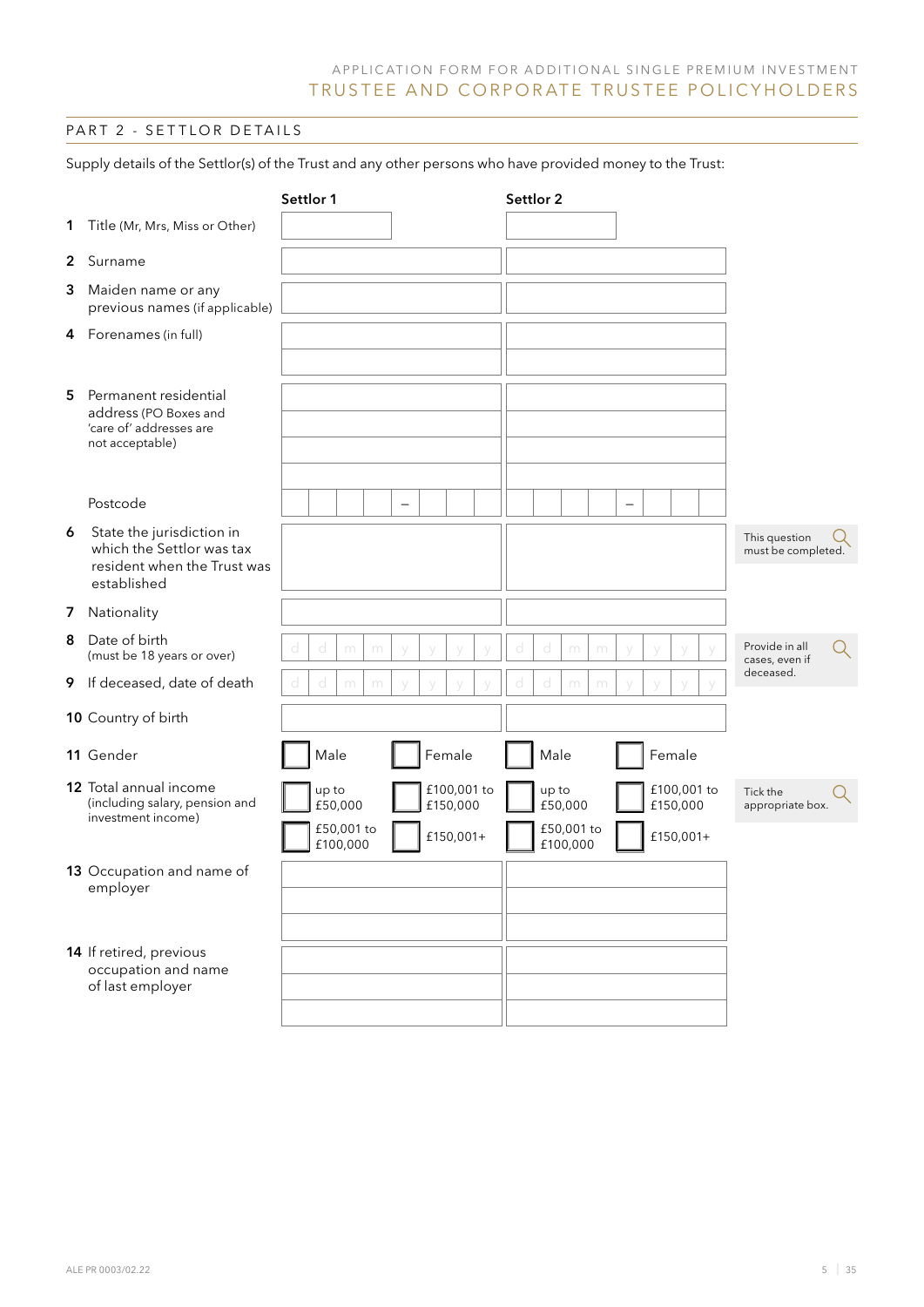### PART 3 - INDIVIDUAL TRUSTEE DETAILS

If there has been a change of trustee which we have not been advised about, enclose a certified copy of any Deed of Appointment and/or Retirement of Trustees.

If there are more than four trustees photocopy this page and after completing the additional details, attach it securely to the form. If the trustee is a company, complete Part 4.

|                  |                                                                                                                                                                                                                                                                                                                                                                   | <b>Trustee 1</b> |                 |   |   |                                    |   |        | <b>Trustee 2</b>   |                |   |   |                          |        |  |
|------------------|-------------------------------------------------------------------------------------------------------------------------------------------------------------------------------------------------------------------------------------------------------------------------------------------------------------------------------------------------------------------|------------------|-----------------|---|---|------------------------------------|---|--------|--------------------|----------------|---|---|--------------------------|--------|--|
| 1                | Title (Mr, Mrs, Miss or Other)                                                                                                                                                                                                                                                                                                                                    |                  |                 |   |   |                                    |   |        |                    |                |   |   |                          |        |  |
| 2                | Surname                                                                                                                                                                                                                                                                                                                                                           |                  |                 |   |   |                                    |   |        |                    |                |   |   |                          |        |  |
| 3                | Maiden name or any<br>previous names (if applicable)                                                                                                                                                                                                                                                                                                              |                  |                 |   |   |                                    |   |        |                    |                |   |   |                          |        |  |
| 4                | Forenames (in full)                                                                                                                                                                                                                                                                                                                                               |                  |                 |   |   |                                    |   |        |                    |                |   |   |                          |        |  |
| 5<br>6<br>7<br>8 | Permanent<br>residential address<br>(PO Boxes and 'care of' addresses<br>are not acceptable. If you are an<br>individual acting on behalf of a<br>company (e.g. a law firm), enter<br>your own residential address here.<br>Provide your company address in<br>the Notes section of<br>this application form)<br>Nationality<br>Date of birth<br>Country of birth | $\hbox{\rm d}$   | $\hbox{\rm cl}$ | m | m | $\overline{\phantom{a}}$<br>$\vee$ |   | $\vee$ | $\circlearrowleft$ | $\hbox{\rm d}$ | m | m | $\overline{\phantom{0}}$ |        |  |
| 9                | Gender                                                                                                                                                                                                                                                                                                                                                            |                  | Male            |   |   |                                    |   | Female |                    | Male           |   |   |                          | Female |  |
|                  |                                                                                                                                                                                                                                                                                                                                                                   |                  |                 |   |   |                                    |   |        |                    |                |   |   |                          |        |  |
| 1                |                                                                                                                                                                                                                                                                                                                                                                   | Trustee 3        |                 |   |   |                                    |   |        | Trustee 4          |                |   |   |                          |        |  |
|                  | Title (Mr, Mrs, Miss or Other)                                                                                                                                                                                                                                                                                                                                    |                  |                 |   |   |                                    |   |        |                    |                |   |   |                          |        |  |
| 2<br>3           | Surname<br>Maiden name or any<br>previous names (if applicable)                                                                                                                                                                                                                                                                                                   |                  |                 |   |   |                                    |   |        |                    |                |   |   |                          |        |  |
| 4                | Forenames (in full)                                                                                                                                                                                                                                                                                                                                               |                  |                 |   |   |                                    |   |        |                    |                |   |   |                          |        |  |
| 5                | Permanent<br>residential address<br>(PO Boxes and 'care of' addresses<br>are not acceptable. If you are an<br>individual acting on behalf of a<br>company (e.g. a law firm), enter<br>your own residential address here.<br>Provide your company address in<br>the Notes section of<br>this application form)                                                     |                  |                 |   |   |                                    |   |        |                    |                |   |   |                          |        |  |
| 6                | Nationality                                                                                                                                                                                                                                                                                                                                                       |                  |                 |   |   |                                    |   |        |                    |                |   |   |                          |        |  |
| 7                | Date of birth                                                                                                                                                                                                                                                                                                                                                     | d                | d               | m | m | У                                  | У | У      | d                  | d              | m | m | y                        |        |  |
| 8                | Country of birth                                                                                                                                                                                                                                                                                                                                                  |                  |                 |   |   |                                    |   |        |                    |                |   |   |                          |        |  |

The required number of signatories will need to sign the Declaration in Section I.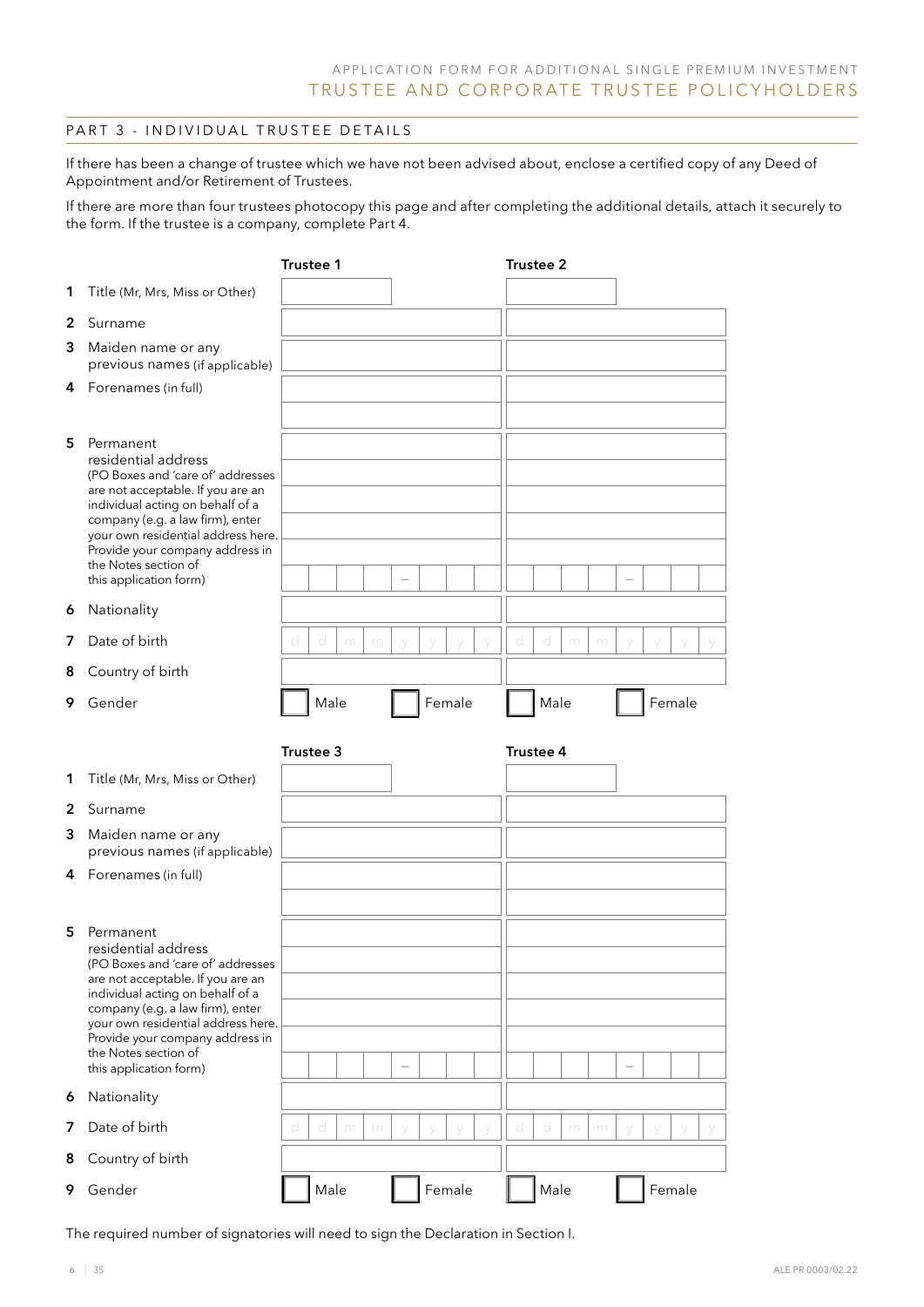### PART 4 - CORPORATE TRUSTEE

#### To be completed if there is a corporate trustee.

| 1 | Corporate trustee name                                                                         |     |    |  |          |                                   |  |
|---|------------------------------------------------------------------------------------------------|-----|----|--|----------|-----------------------------------|--|
|   | <b>2</b> Registered address<br>(PO Boxes and 'care of'<br>addresses are not acceptable)        |     |    |  |          |                                   |  |
|   | Postcode                                                                                       |     |    |  |          |                                   |  |
| 3 | Is the company in the<br>process of being dissolved,<br>struck off, wound up or<br>terminated? | Yes | No |  |          |                                   |  |
| 4 | Is the company quoted on a<br>recognised stock exchange?                                       | Yes | No |  |          |                                   |  |
|   | 5 If yes, which one?                                                                           |     |    |  |          |                                   |  |
|   |                                                                                                |     |    |  |          |                                   |  |
|   | > Attach a certified copy of the Certificate of Incorporation*<br>(unless previously provided) |     |    |  | Attached | *These can be<br>certified by the |  |
|   | > Attach a certified copy of the latest annual report and accounts*                            |     |    |  | Attached | financial adviser.                |  |
|   |                                                                                                |     |    |  |          |                                   |  |

### COMPANY DIRECTORS

List all the current directors of the company (continue as necessary on a separate sheet).

| Full name      |   |    | Date of birth |   |             |             |           |  | Home postcode |                          |  |  |
|----------------|---|----|---------------|---|-------------|-------------|-----------|--|---------------|--------------------------|--|--|
|                | d | d  | m             | m |             |             |           |  |               | -                        |  |  |
|                |   |    |               |   |             |             |           |  |               |                          |  |  |
| $\overline{2}$ | d | -d | m             | m | $\setminus$ | $\sqrt{}$   | $\sqrt{}$ |  |               | $\overline{\phantom{m}}$ |  |  |
|                |   |    |               |   |             |             |           |  |               |                          |  |  |
| 3              | d | -d | m             | m | V           | $\sqrt{}$   | V         |  |               |                          |  |  |
|                |   |    |               |   |             |             |           |  |               |                          |  |  |
| 4              | d | d  | m             | m |             | $\setminus$ | V         |  |               | -                        |  |  |
|                |   |    |               |   |             |             |           |  |               |                          |  |  |
| 5              | d | d  | m             | m | $\setminus$ | $\sqrt{}$   | $\sqrt{}$ |  |               | $\overline{\phantom{0}}$ |  |  |
|                |   |    |               |   |             |             |           |  |               |                          |  |  |
| 6              | d | d  | m             | m | $\sqrt{}$   | $\setminus$ | $\vee$    |  |               |                          |  |  |
|                |   |    |               |   |             |             |           |  |               |                          |  |  |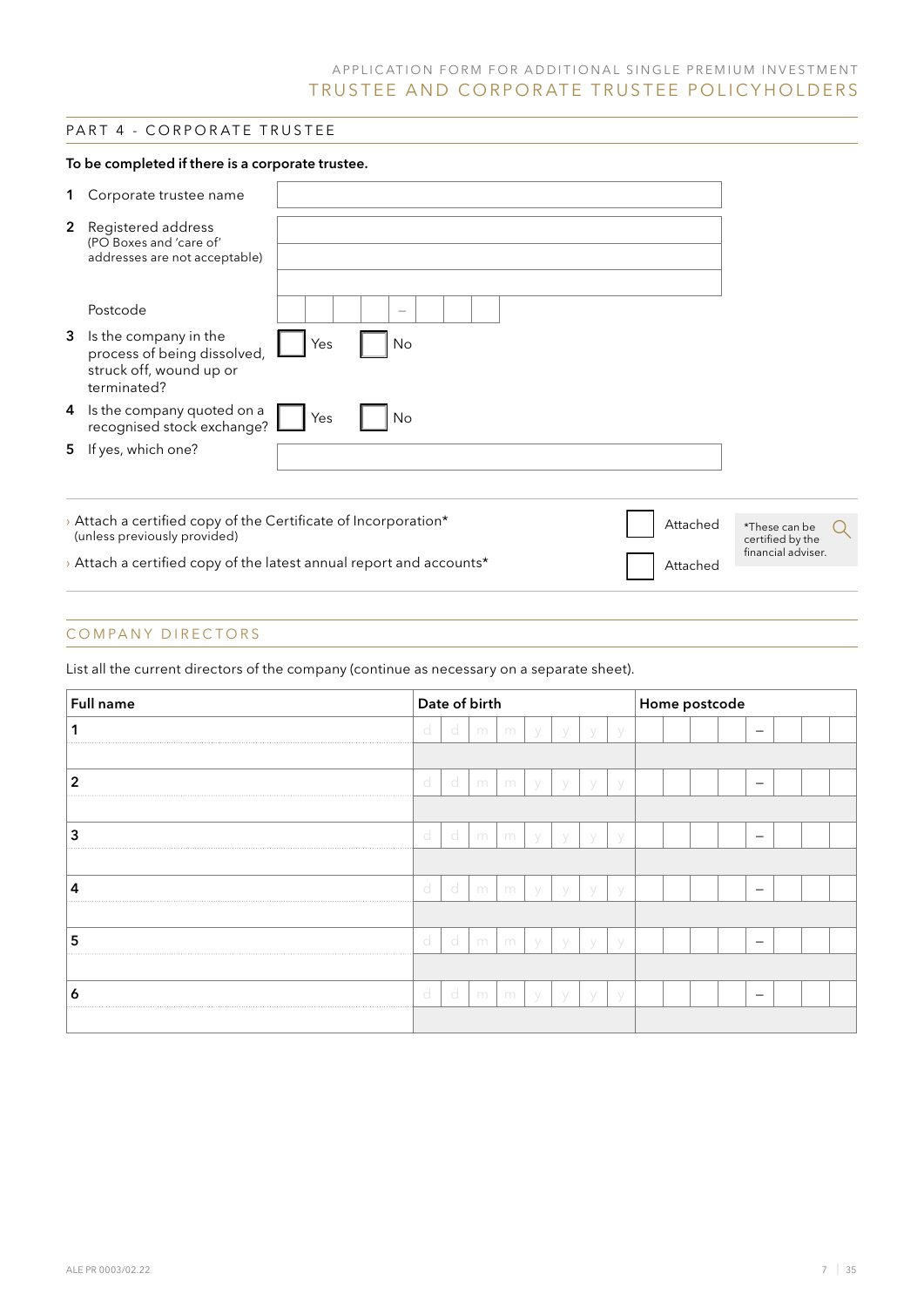(number)

From the list, supply the details of two directors, including at least one executive director and provide suitable verification of identity and residential address.

|   |                                                                                                                                                                                                                          | <b>Executive Director</b> | <b>Director</b>  |          |                                        |
|---|--------------------------------------------------------------------------------------------------------------------------------------------------------------------------------------------------------------------------|---------------------------|------------------|----------|----------------------------------------|
|   | 1 Title (Mr, Mrs, Miss or Other)                                                                                                                                                                                         |                           |                  |          |                                        |
| 2 | Surname                                                                                                                                                                                                                  |                           |                  |          |                                        |
| 3 | Maiden name or any<br>previous names (if applicable)                                                                                                                                                                     |                           |                  |          |                                        |
| 4 | Forenames (in full)                                                                                                                                                                                                      |                           |                  |          |                                        |
| 5 | Permanent<br>residential address<br>(PO Boxes and 'care of' addresses<br>are not acceptable. If you are an<br>individual acting on behalf of a<br>company (e.g. a law firm), enter<br>your own residential address here. |                           |                  |          |                                        |
|   | Provide your company address in<br>the Notes section of<br>this application form)                                                                                                                                        |                           |                  |          |                                        |
| 6 | Position/Job title                                                                                                                                                                                                       |                           |                  |          |                                        |
|   | 7 Nationality                                                                                                                                                                                                            |                           |                  |          |                                        |
| 8 | Date of birth                                                                                                                                                                                                            | d<br>d<br>m<br>m          | d<br>d<br>m<br>m |          |                                        |
|   | 9 Country of birth                                                                                                                                                                                                       |                           |                  |          |                                        |
|   | 10 Gender                                                                                                                                                                                                                | Male<br>Female            | Male             | Female   |                                        |
|   | <b>AUTHORISED SIGNATORIES</b>                                                                                                                                                                                            |                           |                  |          |                                        |
|   | > Attach a certified copy of an authorised signatory list*                                                                                                                                                               |                           |                  | Attached | *These can be<br>Q.                    |
|   | > For public registered companies attach a certified copy of the Board Resolution<br>appointing the authorised signatories*                                                                                              |                           |                  | Attached | certified by the<br>financial adviser. |
|   | > Confirm the minimum number of authorised signatories that will be required<br>to sign the Declaration in Section I.                                                                                                    |                           |                  |          |                                        |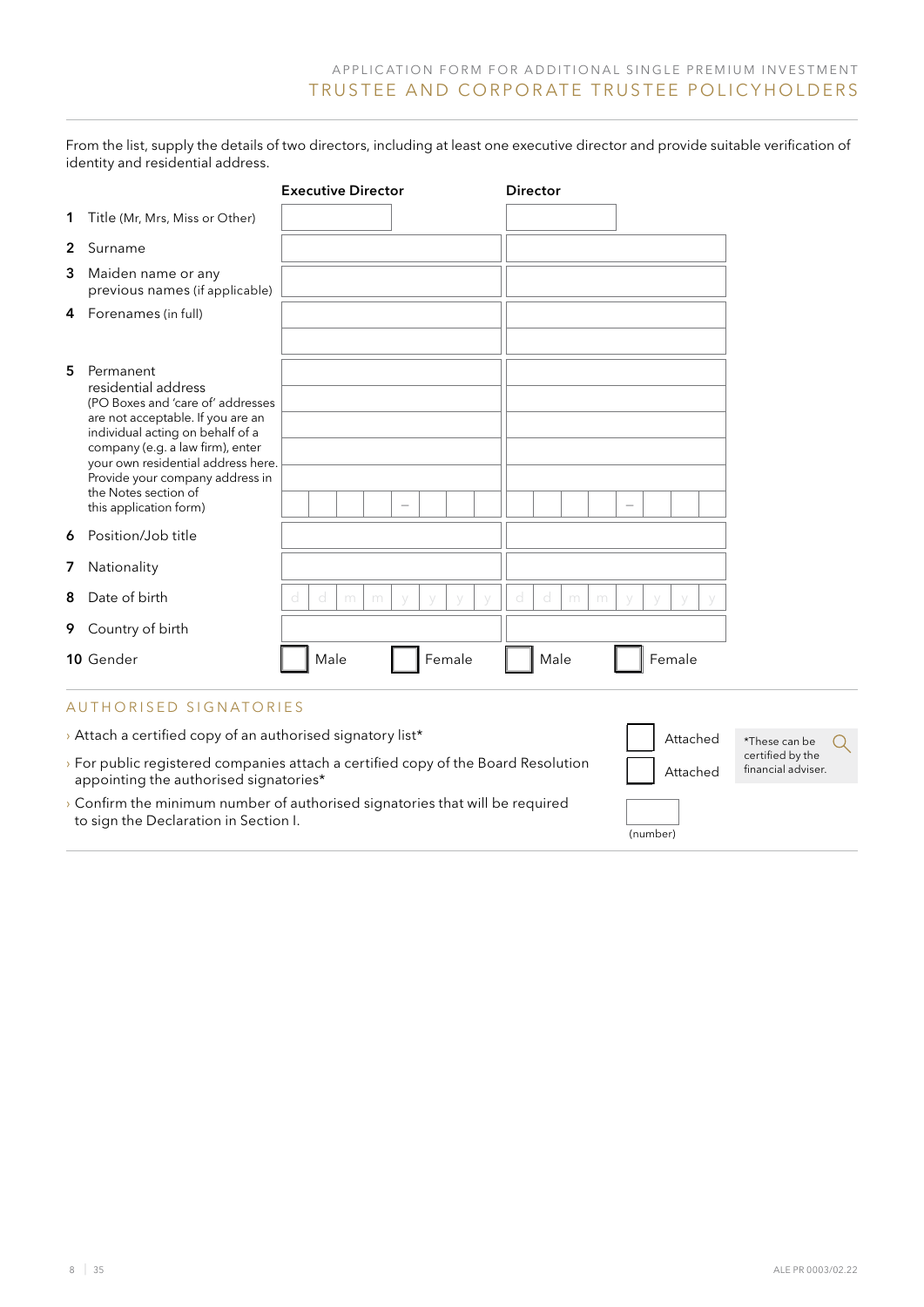### SHAREHOLDERS

| For private companies, list all shareholders holding 25% or more of the issued share capital at the date |  |
|----------------------------------------------------------------------------------------------------------|--|
| of the application.                                                                                      |  |

| Name           | % share | Date of birth (if individual) |   |   |   |   |        |   |   |  | Home postcode (if individual) |  |  |                          |  |  |  |  |
|----------------|---------|-------------------------------|---|---|---|---|--------|---|---|--|-------------------------------|--|--|--------------------------|--|--|--|--|
| 1              |         | d                             | d | m | m | y | V      | y | y |  |                               |  |  | $\overline{\phantom{0}}$ |  |  |  |  |
|                |         |                               |   |   |   |   |        |   |   |  |                               |  |  |                          |  |  |  |  |
| $\mathbf 2$    |         | d                             | d | m | m | y | y      | y | y |  |                               |  |  | $\overline{\phantom{m}}$ |  |  |  |  |
|                |         |                               |   |   |   |   |        |   |   |  |                               |  |  |                          |  |  |  |  |
| 3              |         | d                             | d | m | m | y | У      | y | y |  |                               |  |  | $\overline{\phantom{m}}$ |  |  |  |  |
|                |         |                               |   |   |   |   |        |   |   |  |                               |  |  |                          |  |  |  |  |
| $\overline{4}$ |         | $\mathbf{d}$                  | d | m | m | y | y      | V | У |  |                               |  |  | $\overline{\phantom{m}}$ |  |  |  |  |
|                |         |                               |   |   |   |   |        |   |   |  |                               |  |  |                          |  |  |  |  |
| 5              |         | $\mathbb{C}^1$                | d | m | m | y | y      | V | У |  |                               |  |  | $\overline{\phantom{m}}$ |  |  |  |  |
|                |         |                               |   |   |   |   |        |   |   |  |                               |  |  |                          |  |  |  |  |
| 6              |         | d                             | d | m | m | V | V      | V | У |  |                               |  |  | $\overline{\phantom{m}}$ |  |  |  |  |
|                |         |                               |   |   |   |   |        |   |   |  |                               |  |  |                          |  |  |  |  |
| 7              |         | d                             | d | m | m | V | V      | V | У |  |                               |  |  | $\overline{\phantom{m}}$ |  |  |  |  |
|                |         |                               |   |   |   |   |        |   |   |  |                               |  |  |                          |  |  |  |  |
| 8              |         | d                             | d | m | m | y | y      | V | y |  |                               |  |  | $\overline{\phantom{m}}$ |  |  |  |  |
|                |         |                               |   |   |   |   |        |   |   |  |                               |  |  |                          |  |  |  |  |
| 9              |         | d                             | d | m | m | V | $\vee$ | V | У |  |                               |  |  | $\overline{\phantom{m}}$ |  |  |  |  |
|                |         |                               |   |   |   |   |        |   |   |  |                               |  |  |                          |  |  |  |  |
| 10             |         | d                             | d | m | m | У | y      | V | y |  |                               |  |  | $\overline{\phantom{m}}$ |  |  |  |  |
|                |         |                               |   |   |   |   |        |   |   |  |                               |  |  |                          |  |  |  |  |

The verification of identity of the above shareholders will be required in line with those for individuals, trustee or corporate applicants (as applicable). Full details of these requirements are available from your financial adviser or on our website www.utmostinternational.com

Where there is a corporate shareholder, complete a further corporate application form providing all the relevant details. If any of the shares are held within a trust, complete a further application in respect of that trust. Ensure the declaration sections are also completed.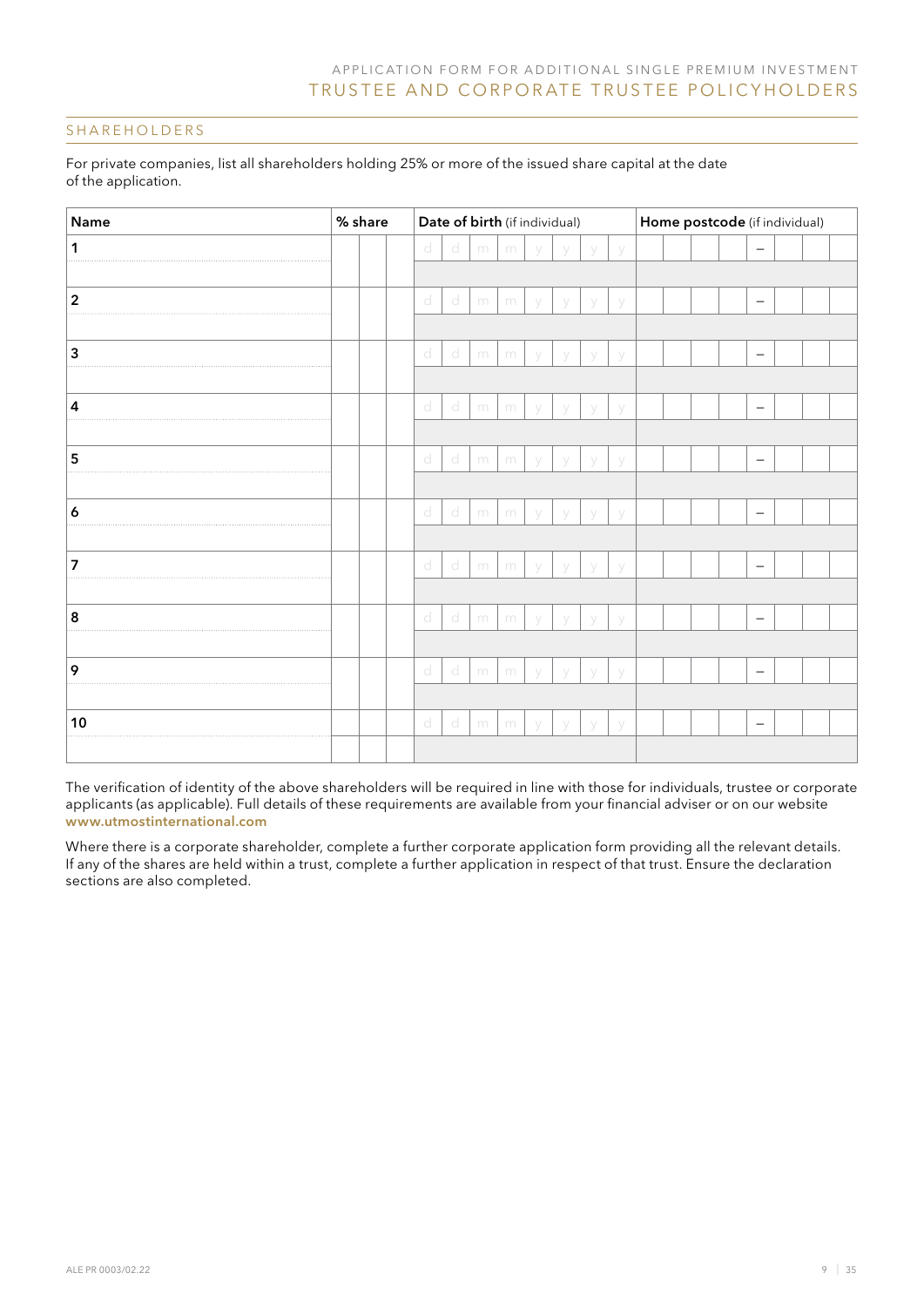### D ADDITIONAL INVESTMENT AMOUNT

#### 1. ADDITIONAL SINGLE PREMIUM AMOUNT

| Confirm the amount of the |
|---------------------------|
| premium in the currency   |
| of the bond               |

Refer to your original product literature for details of the minimum additional single premium amount applicable to your policy.

The additional premium must be paid to Utmost PanEurope dac in the same currency as the bond by Telegraphic Transfer (international payment). If the payer of the premium is not the policyholder then we will need to know why a third party is making the payment, and will normally require verification of the identity of the payer. Third party premium payments are subject to our approval.

If you ask us to pay the initial adviser charge to your financial adviser before the premium is invested, the amount you send to us must total at least the minimum additional single premium amount as stated in the product literature, plus the agreed initial adviser charge. Speak to your financial adviser for the current minimum amounts.

Utmost PanEurope dac does not currently pay credit interest on premiums received prior to fund issue. Where you exercise your right to cancel the additional investment during the 30 day cancellation period the amount you receive back will be less any adviser charges paid. For further details, speak with your financial adviser.

#### Important note: your additional single premium will not be invested until we have received all outstanding requirements, including cleared funds.

Please ensure payments are made directly to Utmost PanEurope dac's bank account using the bank details below.

### 2 . Our bank details

### FOR PAYMENTS SENT IN GBP

| <b>Address</b>        | Citibank Europe Plc, 1 North Wall Quay, Dublin 1, Ireland |
|-----------------------|-----------------------------------------------------------|
| Swift code            | CITIE <sub>2X</sub>                                       |
| Sort code             | 99-00-51                                                  |
| <b>IBAN</b>           | IE22CITI99005127954790                                    |
| <b>Account number</b> | 27954790                                                  |
| <b>Account name</b>   | Utmost PanEurope dac Premium GBP                          |

#### FOR PAYMENTS SENT IN EUR

| <b>Address</b>        | Citibank Europe Plc, 1 North Wall Quay, Dublin 1, Ireland |
|-----------------------|-----------------------------------------------------------|
| Swift code            | CITIE <sub>2X</sub>                                       |
| <b>IBAN</b>           | IE44CITI99005127954782                                    |
| <b>Account number</b> | 27954782                                                  |
| <b>Account name</b>   | Utmost PanEurope dac Premium EUR                          |
|                       |                                                           |

#### FOR PAYMENTS SENT IN USD

| <b>Address</b>      | Citibank Europe Plc, 1 North Wall Quay, Dublin 1, Ireland |
|---------------------|-----------------------------------------------------------|
| Swift code          | CITIE <sub>2X</sub>                                       |
| <b>IBAN</b>         | IE32CITI99005127954804                                    |
| Account number      | 27954804                                                  |
| <b>Account name</b> | Utmost PanEurope dac Premium USD                          |

We will only  $\Omega$ make payment of any initial adviser charge to your financial adviser once the additional application and any additional supporting documentation has been fully accepted by us. No interest will be paid on any adviser charges being facilitated by us, to your financial adviser, outside of the bond.

Ensure you clearly reference the policy number or client's name on the bank payment.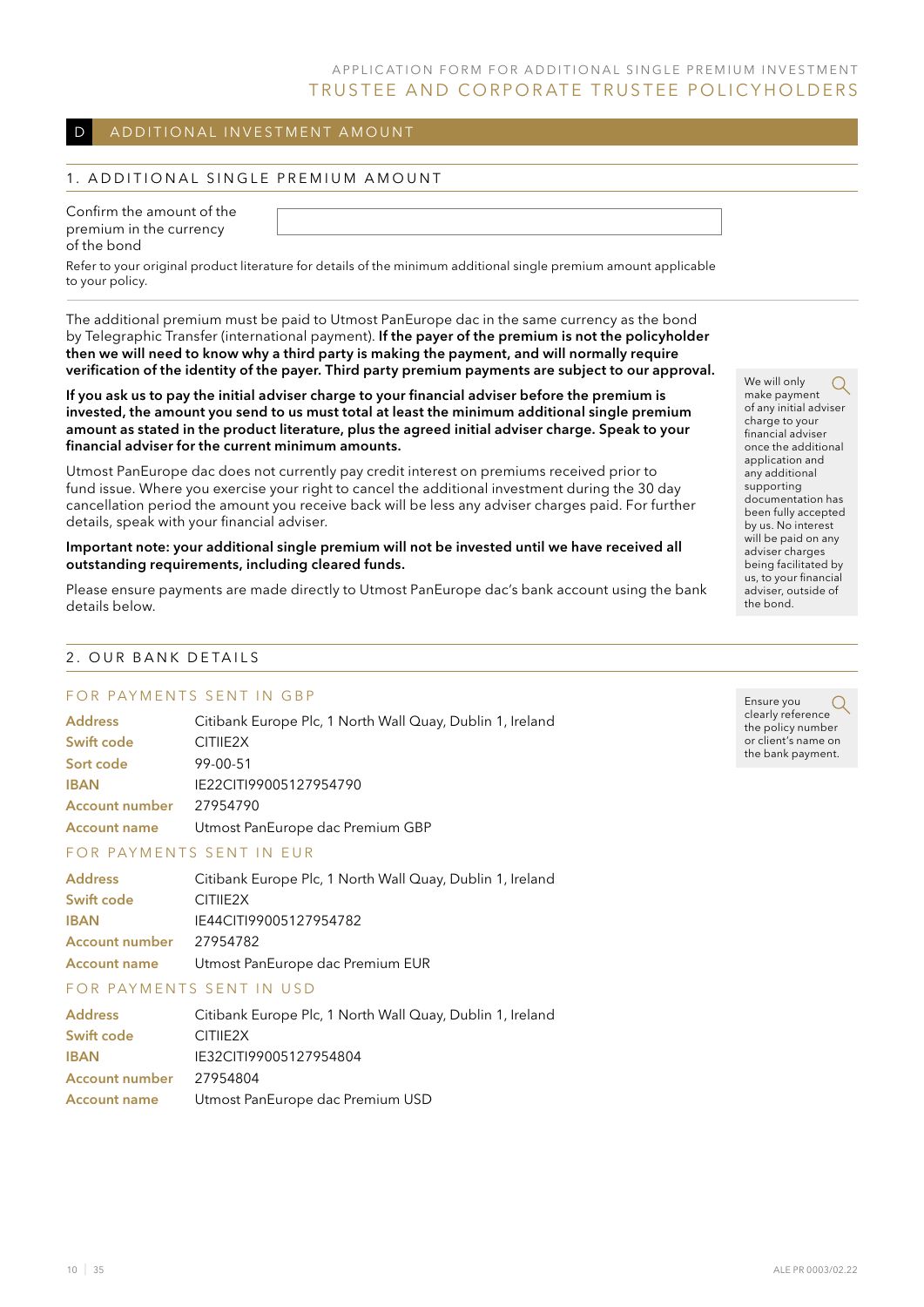### 3 . yOur bank details

We need to know which bank account the Premium has come from. This is for regulatory purposes and does not instruct your bank to pay the money to us. Complete the details below.

| 1              | Account name                                                      |  |  |                          |                          |  |  |  |  |  |
|----------------|-------------------------------------------------------------------|--|--|--------------------------|--------------------------|--|--|--|--|--|
| $\overline{2}$ | Account number                                                    |  |  |                          |                          |  |  |  |  |  |
| 3              | Bank sort code                                                    |  |  |                          | $\overline{\phantom{0}}$ |  |  |  |  |  |
| 4              | <b>Building Society roll number</b><br>(if applicable)            |  |  |                          |                          |  |  |  |  |  |
| 5              | Bank BIC/Swift code<br>(required for all banks outside<br>the UK) |  |  |                          |                          |  |  |  |  |  |
| 6              | <b>IBAN</b><br>(required for all bank accounts<br>in the EU)      |  |  |                          |                          |  |  |  |  |  |
| 7              | Bank/Building Society name                                        |  |  |                          |                          |  |  |  |  |  |
| 8              | Address                                                           |  |  |                          |                          |  |  |  |  |  |
|                | Postcode                                                          |  |  | $\overline{\phantom{0}}$ |                          |  |  |  |  |  |
| 9              | Telephone number<br>(including international<br>dialling code)    |  |  |                          |                          |  |  |  |  |  |
|                | 10 How long has the account been held?                            |  |  |                          | Years                    |  |  |  |  |  |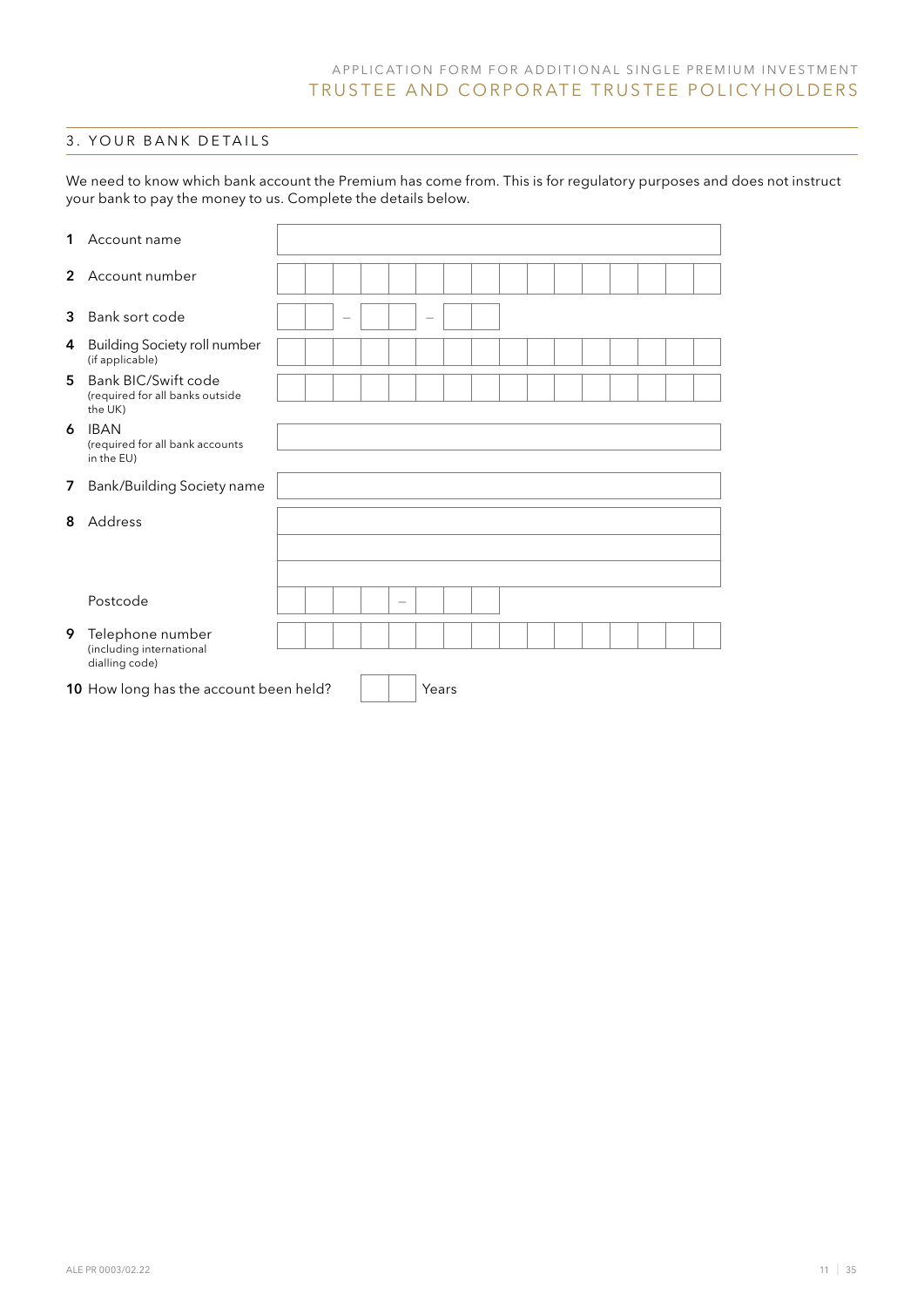### E SOURCE OF INVESTMENT

Confirm the sources of the investment. Tick the appropriate boxes and enter the percentage from each source. Then answer the relevant questions below. If necessary, continue on a separate sheet of paper, sign the sheet and attach it to this form.

|                | <b>Sources</b>                                         | <b>Tick box</b> | % |                                                            |
|----------------|--------------------------------------------------------|-----------------|---|------------------------------------------------------------|
| $\mathbf 1$    | Investment from deceased Settlor's estate              |                 |   | Give as much<br>detail as possible<br>about the source     |
|                | 2 Savings from Settlor's employment income             |                 |   | of your investment<br>as insufficient<br>information at    |
| 3              | Maturing investments or policy claims                  |                 |   | outset may delay<br>the additional single<br>premium being |
| 4              | Share sale                                             |                 |   | invested.                                                  |
| 5              | Property sale                                          |                 |   |                                                            |
| 6              | Company sale or sale of interest in the company        |                 |   |                                                            |
| 7              | Inheritance                                            |                 |   |                                                            |
| 8              | Loan                                                   |                 |   |                                                            |
|                | 9 Gift                                                 |                 |   |                                                            |
|                | 10 Competition or gambling win                         |                 |   |                                                            |
|                | 11 Compensation payment                                |                 |   |                                                            |
|                | <b>12</b> Other income sources                         |                 |   |                                                            |
| $\mathbf{r}$ . | $\cdot$ 11<br>the contract of the contract of the con- | .               |   | Refer to                                                   |

If the payment is from an account outside of the UK, we will require independent documentary evidence verifying the answers to the source of investment questions.

All investments are assessed on a case by case basis; depending on the answers provided in this section we may request evidence of source of wealth.

If it is unclear how the money was accumulated, we will request further information. If you require further information, contact our Customer Service team on 0845 602 9281. our Anti-Money Laundering and Source of Wealth Pack, available from your financial adviser for examples of the additional documentary evidence we may require.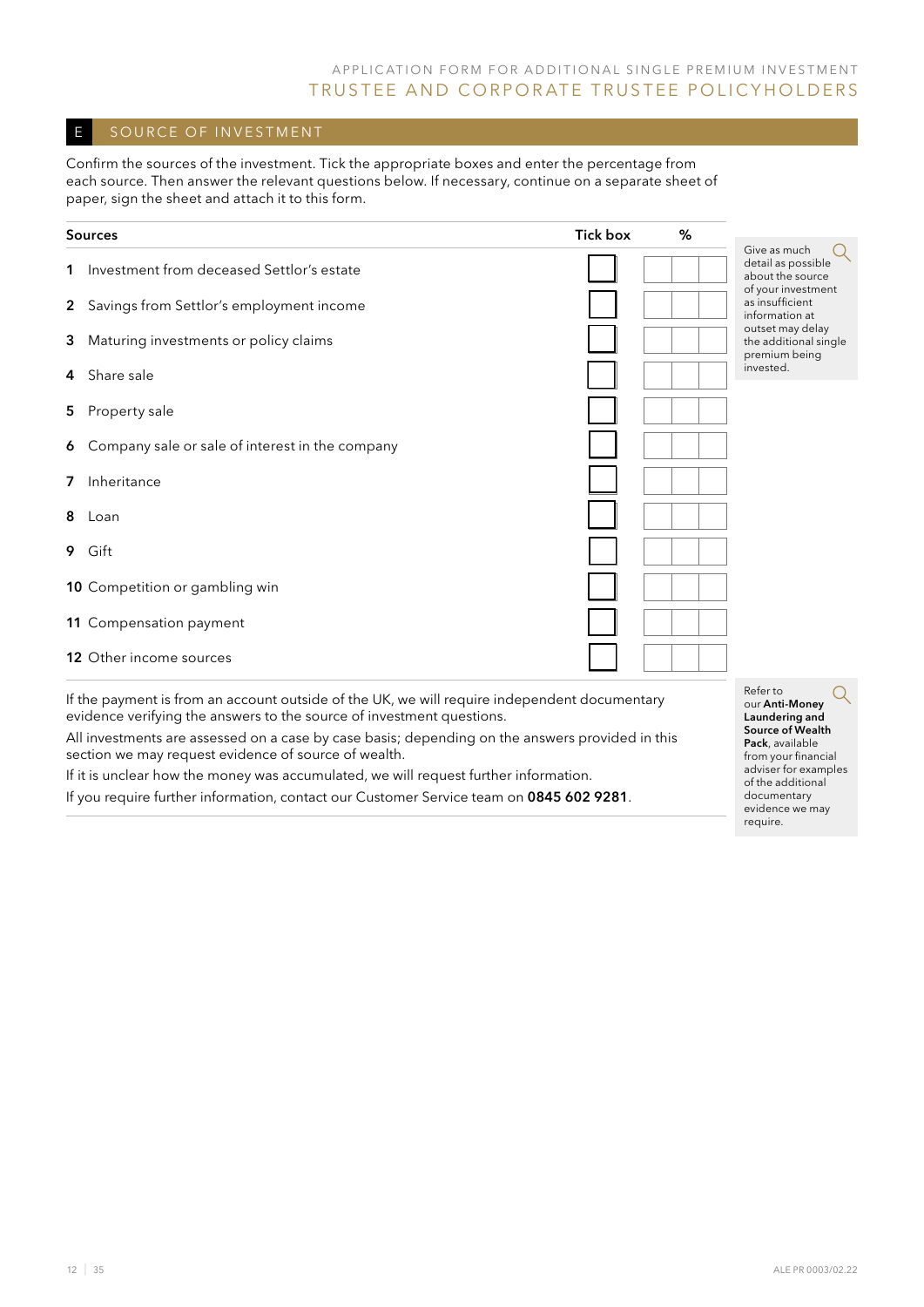#### 1 Investment from deceased Settlor's estate

| <b>Examples of original certified documentary evidence:</b> $\cdot$ Grant of Probate (with a copy of the will) which must include the value of the estate, or<br>> Solicitor's letter. The letter should be on the solicitor's letter headed paper and include the<br>full name and address of the applicant, the name of the person who left the inheritance, the<br>relationship to the applicant, date and amount received. |           |  |           |  |  |  |  |  |  |
|--------------------------------------------------------------------------------------------------------------------------------------------------------------------------------------------------------------------------------------------------------------------------------------------------------------------------------------------------------------------------------------------------------------------------------|-----------|--|-----------|--|--|--|--|--|--|
|                                                                                                                                                                                                                                                                                                                                                                                                                                | Settlor 1 |  | Settlor 2 |  |  |  |  |  |  |
| <b>a</b> Value of estate                                                                                                                                                                                                                                                                                                                                                                                                       |           |  |           |  |  |  |  |  |  |
| <b>b</b> Amount invested in Trust                                                                                                                                                                                                                                                                                                                                                                                              |           |  |           |  |  |  |  |  |  |

#### 2 Savings from Settlor's employment income

Examples of original certified documentary evidence: › Last six months' payslips, or

- › Written confirmation from employer of income and bonuses for last two years
- › Bank statements that clearly show receipt of the most recent six months' regular salary payments from the named employer.

|              |                                                 | Settlor 1 |                                 |  | Settlor 2 |  |                                 |  |  |
|--------------|-------------------------------------------------|-----------|---------------------------------|--|-----------|--|---------------------------------|--|--|
| $\mathsf{a}$ | What was the Settlor's                          | Salary    |                                 |  | Salary    |  |                                 |  |  |
|              | income last year?                               | Bonus     |                                 |  | Bonus     |  |                                 |  |  |
| $\mathbf b$  | What is the nature of the                       |           |                                 |  |           |  |                                 |  |  |
|              | Settlor's employer's business<br>or employment? |           |                                 |  |           |  |                                 |  |  |
|              |                                                 |           |                                 |  |           |  |                                 |  |  |
| $\mathbf{c}$ | What is the name and                            |           |                                 |  |           |  |                                 |  |  |
|              | address of the Settlor's<br>employer?           |           |                                 |  |           |  |                                 |  |  |
|              |                                                 |           |                                 |  |           |  |                                 |  |  |
|              |                                                 |           |                                 |  |           |  |                                 |  |  |
|              | Postcode                                        |           | $\hspace{0.1mm}-\hspace{0.1mm}$ |  |           |  | $\hspace{0.1mm}-\hspace{0.1mm}$ |  |  |

#### 3 Maturing investments or policy claims

Examples of original certified documentary evidence: › Letter/contract note from previous investment company giving notification of proceeds of maturing investment/claim.

|              |                                                                                                     | Settlor 1                                 | Settlor 2                                            |
|--------------|-----------------------------------------------------------------------------------------------------|-------------------------------------------|------------------------------------------------------|
|              | a From which company did the<br>proceeds come?                                                      |                                           |                                                      |
| $\mathbf b$  | How much was received?                                                                              |                                           |                                                      |
| $\mathsf{c}$ | When were the proceeds<br>paid?                                                                     | d<br>- d<br>m<br>m<br>$\sqrt{}$<br>V<br>V | d<br>-d<br>m<br>m<br>$\sqrt{}$<br>$\vee$<br>- V<br>V |
| d            | If the proceeds were received                                                                       |                                           |                                                      |
|              | over three months ago,<br>where have they been held<br>since then?                                  |                                           |                                                      |
| e            | How long was the<br>investment/policy held?                                                         |                                           |                                                      |
| $\mathbf{f}$ | If the investment was held<br>for less than five years,<br>where were the funds held<br>previously? |                                           |                                                      |
|              |                                                                                                     |                                           |                                                      |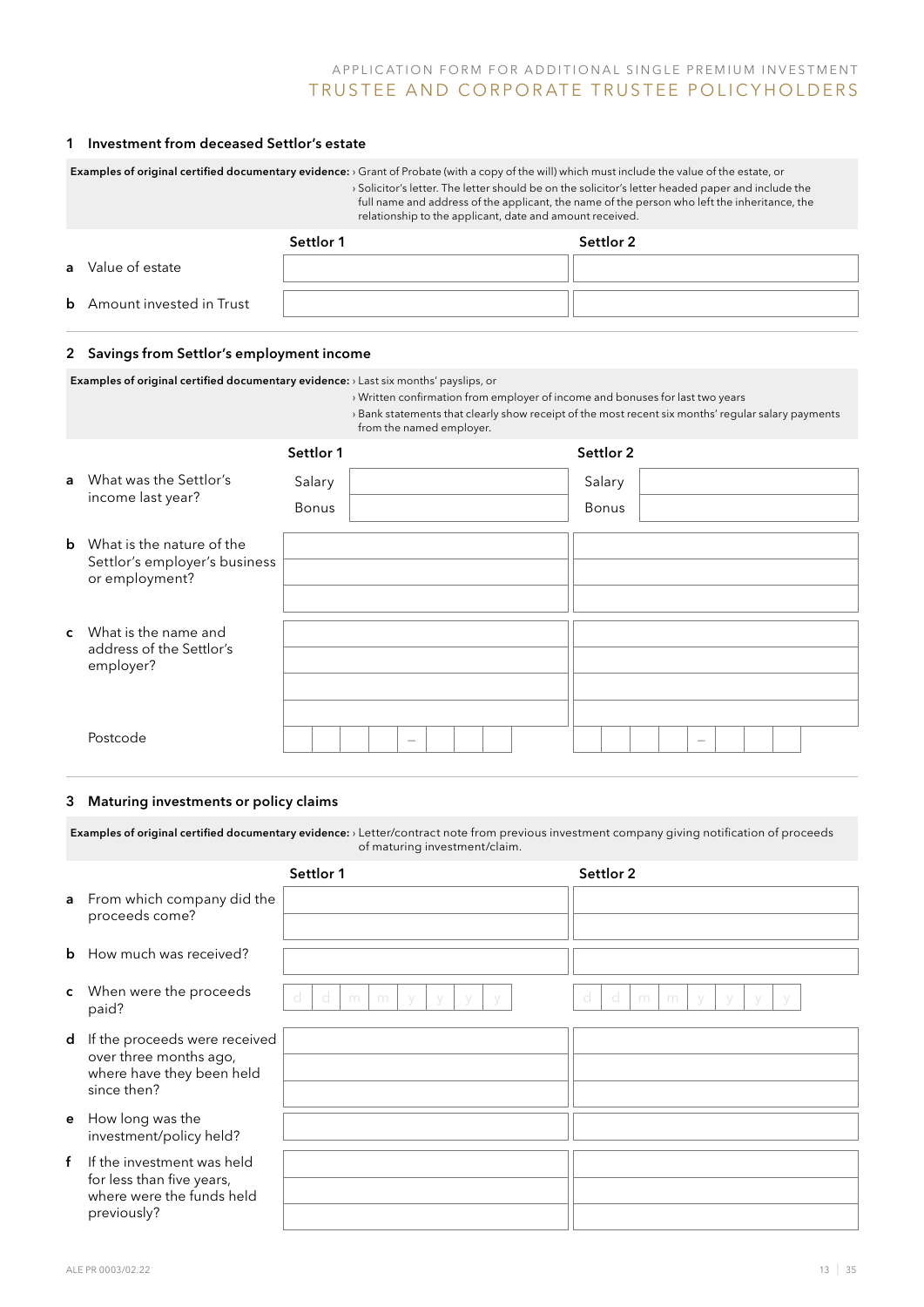### 4 Share sale

|             | Examples of original certified documentary evidence: > Legal sale document, e.g. contract notes. |   |           |   |   |                          |   |  |  |   |           |   |   |        |   |  |  |
|-------------|--------------------------------------------------------------------------------------------------|---|-----------|---|---|--------------------------|---|--|--|---|-----------|---|---|--------|---|--|--|
|             |                                                                                                  |   | Settlor 1 |   |   |                          |   |  |  |   | Settlor 2 |   |   |        |   |  |  |
| a           | What shares were held?                                                                           |   |           |   |   |                          |   |  |  |   |           |   |   |        |   |  |  |
|             |                                                                                                  |   |           |   |   |                          |   |  |  |   |           |   |   |        |   |  |  |
|             |                                                                                                  |   |           |   |   |                          |   |  |  |   |           |   |   |        |   |  |  |
| b           | How much were the<br>proceeds of the sale?                                                       |   |           |   |   |                          |   |  |  |   |           |   |   |        |   |  |  |
| C           | How were they sold?<br>(i.e. through a bank,<br>stockbroker or other agent)                      |   |           |   |   |                          |   |  |  |   |           |   |   |        |   |  |  |
| $\mathbf d$ | Provide their name and<br>address                                                                |   |           |   |   |                          |   |  |  |   |           |   |   |        |   |  |  |
|             |                                                                                                  |   |           |   |   |                          |   |  |  |   |           |   |   |        |   |  |  |
|             |                                                                                                  |   |           |   |   |                          |   |  |  |   |           |   |   |        |   |  |  |
|             | Postcode                                                                                         |   |           |   |   | $\overline{\phantom{0}}$ |   |  |  |   |           |   |   | $\sim$ |   |  |  |
|             | When were the shares sold?                                                                       |   |           |   |   |                          |   |  |  |   |           |   |   |        |   |  |  |
| e           |                                                                                                  | d | d         | m | m | $\vee$                   | V |  |  | d | d         | m | m | $\vee$ | V |  |  |
| f           | If the proceeds were received<br>over three months ago,                                          |   |           |   |   |                          |   |  |  |   |           |   |   |        |   |  |  |
|             | where have the proceeds                                                                          |   |           |   |   |                          |   |  |  |   |           |   |   |        |   |  |  |
|             | been held since then?                                                                            |   |           |   |   |                          |   |  |  |   |           |   |   |        |   |  |  |
| g           | How long were the shares<br>held?                                                                |   |           |   |   |                          |   |  |  |   |           |   |   |        |   |  |  |
| h.          | If the shares were held for less<br>than five years, where were                                  |   |           |   |   |                          |   |  |  |   |           |   |   |        |   |  |  |
|             | the funds held previously?                                                                       |   |           |   |   |                          |   |  |  |   |           |   |   |        |   |  |  |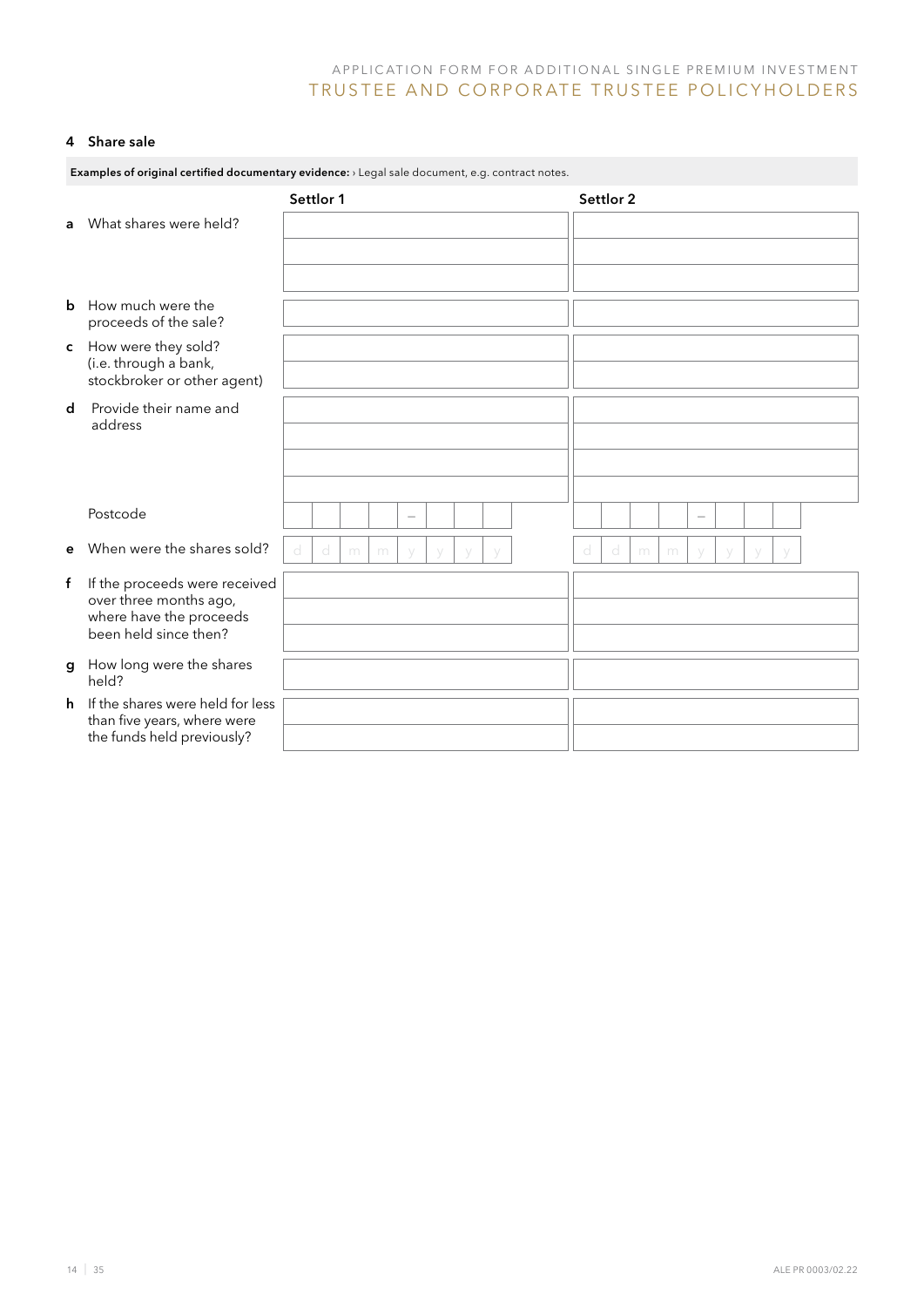#### 5 Property sale

|   | <b>Examples of original certified documentary evidence:</b> > Signed letter from solicitor that includes the proceeds received, or |           |    |                          | > Completed sale contract. |        |             |  |           |   |   |   |   |             |             |  |
|---|------------------------------------------------------------------------------------------------------------------------------------|-----------|----|--------------------------|----------------------------|--------|-------------|--|-----------|---|---|---|---|-------------|-------------|--|
|   |                                                                                                                                    | Settlor 1 |    |                          |                            |        |             |  | Settlor 2 |   |   |   |   |             |             |  |
| a | What was the address of the<br>property sold?                                                                                      |           |    |                          |                            |        |             |  |           |   |   |   |   |             |             |  |
|   |                                                                                                                                    |           |    |                          |                            |        |             |  |           |   |   |   |   |             |             |  |
|   | Postcode                                                                                                                           |           |    | $\overline{\phantom{m}}$ |                            |        |             |  |           |   |   |   |   |             |             |  |
| b | How much did the Settlor<br>personally receive?                                                                                    |           |    |                          |                            |        |             |  |           |   |   |   |   |             |             |  |
| c | Date of purchase and sale                                                                                                          | Purchase  | d  | d                        | m<br>m                     | $\vee$ | $\setminus$ |  | Purchase  | d | d | m | m | $\setminus$ | $\setminus$ |  |
|   |                                                                                                                                    | Sale      | -d | d                        | m<br>m                     | V      |             |  | Sale      | d | d | m | m |             | $\vee$      |  |
| d | If the proceeds were received<br>over three months ago, where<br>have the proceeds been held<br>since then?                        |           |    |                          |                            |        |             |  |           |   |   |   |   |             |             |  |
| е | If the property was held<br>for less than five years,<br>where were the funds held<br>previously?                                  |           |    |                          |                            |        |             |  |           |   |   |   |   |             |             |  |

### 6 Company sale or the sale of interest in the company

Examples of original certified documentary evidence: › Signed letter from solicitor or regulated accountant, or

› Copy of contract sale and sight of investment monies on bank statements.

|    |                                                                                                               | Settlor 1                | Settlor 2        |
|----|---------------------------------------------------------------------------------------------------------------|--------------------------|------------------|
|    | a What was the name and<br>address of the company?                                                            |                          |                  |
|    | Postcode                                                                                                      | $\overline{\phantom{0}}$ | -                |
|    | <b>b</b> What is the company<br>registration number?                                                          |                          |                  |
|    | c When was the company sold?                                                                                  | d<br>d<br>m<br>m         | d<br>d<br>m<br>m |
|    | d If the proceeds were received<br>over three months ago, where<br>have the proceeds been held<br>since then? |                          |                  |
|    | e How much were the<br>proceeds of the sale?                                                                  |                          |                  |
| f. | How much did the beneficial<br>owner receive?                                                                 |                          |                  |
| g  | What was the nature of the<br>company's business?                                                             |                          |                  |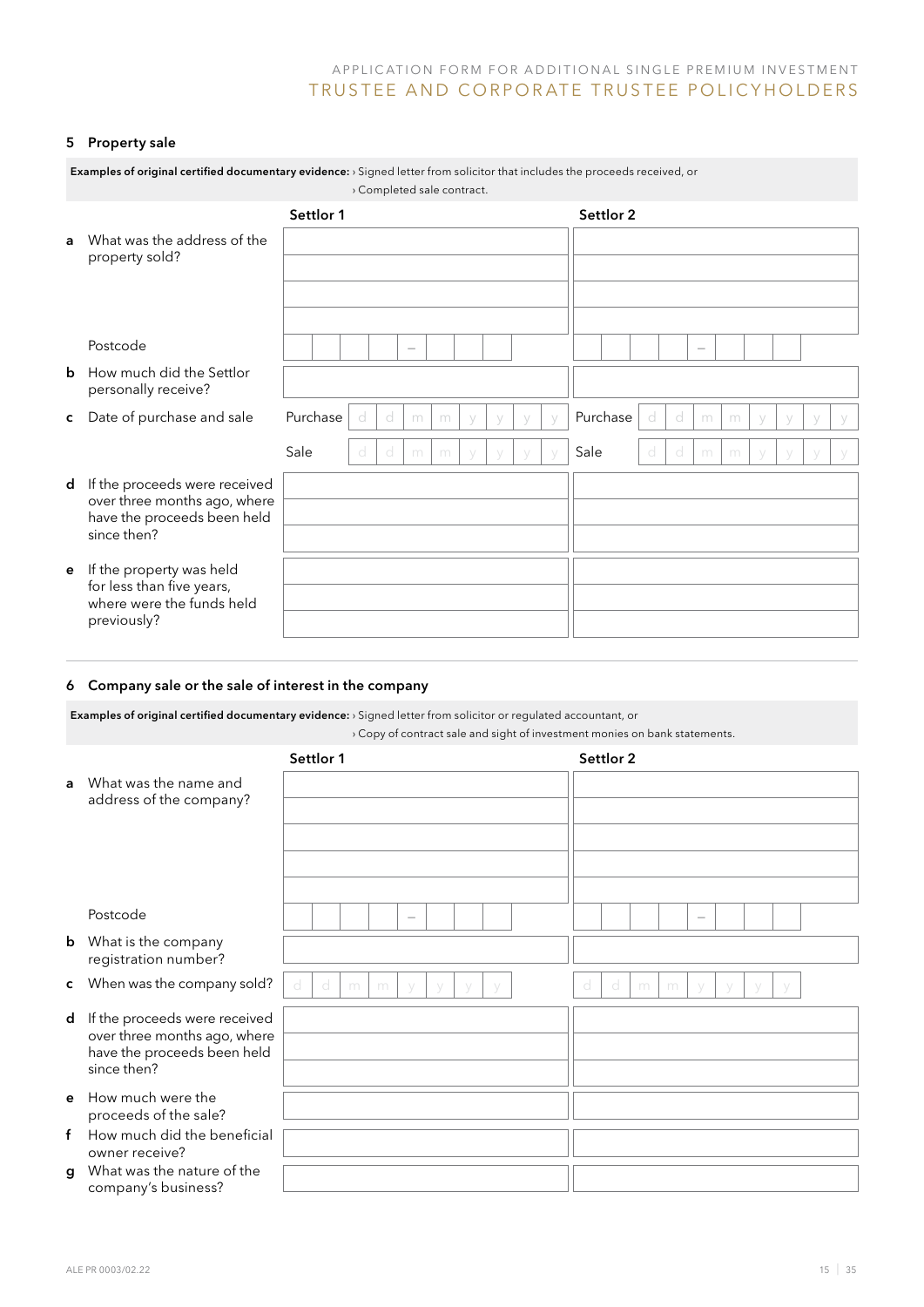#### 7 Inheritance

|                                                         | > Bank statements, or<br>> Solicitor's letter.                      |                                                                                                                                                  |
|---------------------------------------------------------|---------------------------------------------------------------------|--------------------------------------------------------------------------------------------------------------------------------------------------|
|                                                         | Settlor 1                                                           | Settlor 2                                                                                                                                        |
| What was the name of<br>the persons who left the        |                                                                     |                                                                                                                                                  |
|                                                         |                                                                     |                                                                                                                                                  |
| relationship with this person?                          |                                                                     |                                                                                                                                                  |
|                                                         |                                                                     |                                                                                                                                                  |
| How much did the Settlor<br>receive?                    |                                                                     |                                                                                                                                                  |
| When was the inheritance<br>received?                   | d<br>d<br>m<br>m                                                    | d<br>m<br>m                                                                                                                                      |
| If the proceeds were received<br>over three months ago, |                                                                     |                                                                                                                                                  |
| since then?                                             |                                                                     |                                                                                                                                                  |
|                                                         | inheritance?<br>What was the Settlor's<br>where have they been held | Examples of original certified documentary evidence: > Grant of Probate (with a copy of the will) which must include the value of the estate, or |

### 8 Loan

Examples of original certified documentary evidence: > Loan agreement, stating the name and address of the applicant; date of the loan and how much it was for. It should be clear who the loan provider is, or › Recent loan statements dated less than six months old which show the applicant's name and address.

|              |                                                                       | Settlor 1                                             | Settlor 2                            |
|--------------|-----------------------------------------------------------------------|-------------------------------------------------------|--------------------------------------|
|              | a Why was the loan required?                                          |                                                       |                                      |
|              |                                                                       |                                                       |                                      |
|              |                                                                       |                                                       |                                      |
|              | <b>b</b> How much was it for?                                         |                                                       |                                      |
|              | c What was the date of the loan?                                      | d<br>- d<br>m<br>m<br>- V<br>$\vee$<br>$\sqrt{}$<br>V | d<br>d<br>m<br>m<br>V<br>V<br>V<br>V |
|              | d Who provided the loan and<br>was it to the Settlor or the<br>trust? |                                                       |                                      |
|              |                                                                       |                                                       |                                      |
| $\mathbf{e}$ | Provide their name and<br>address                                     |                                                       |                                      |
|              |                                                                       |                                                       |                                      |
|              |                                                                       |                                                       |                                      |
|              |                                                                       |                                                       |                                      |
|              | Postcode                                                              | $\overline{\phantom{a}}$                              |                                      |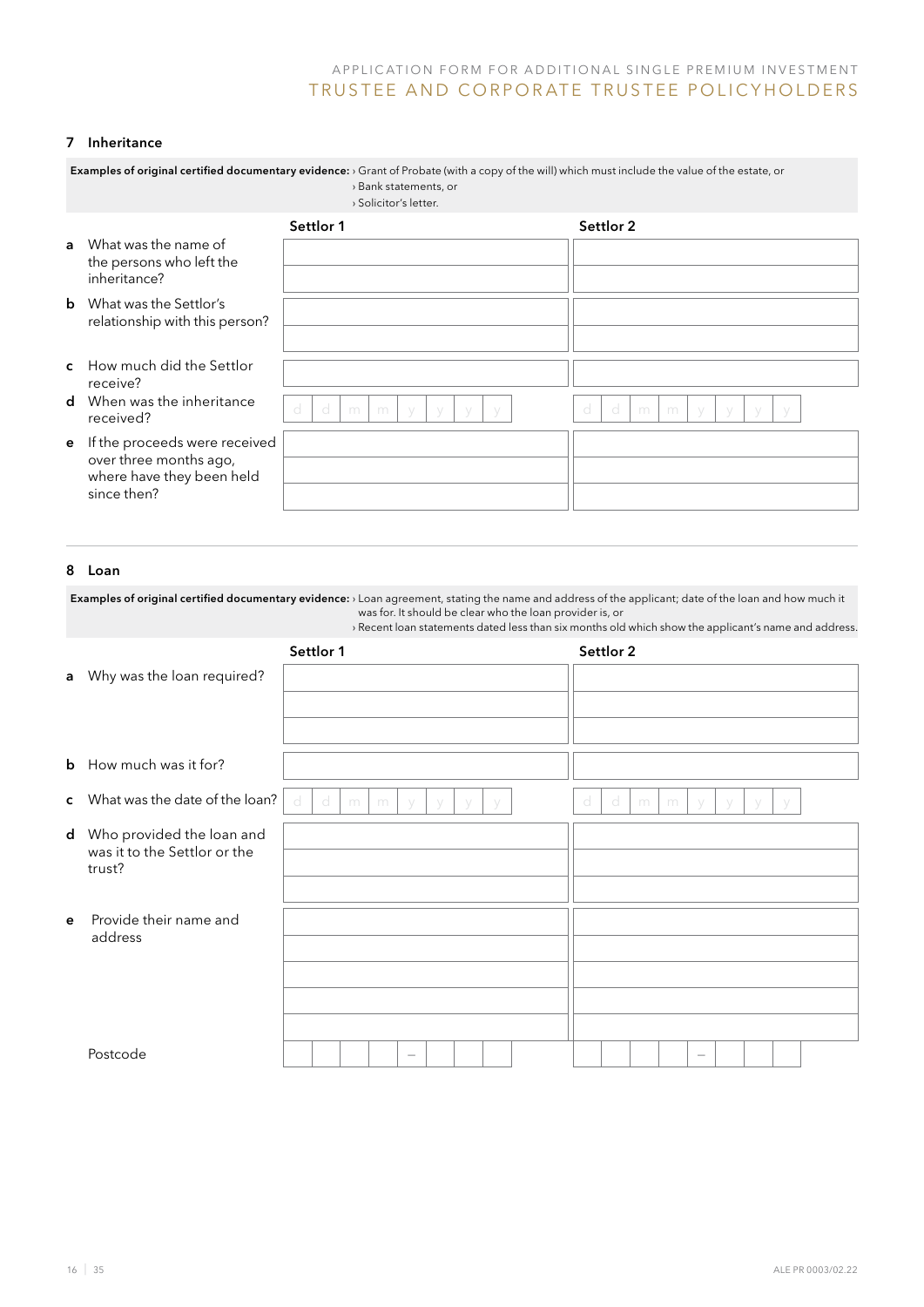#### 9 Gift

|   | Examples of original certified documentary evidence: > Letter from donor confirming details of gift and acknowledging the source of the donated funds. |                                  |                          |  |  |  |  |  |
|---|--------------------------------------------------------------------------------------------------------------------------------------------------------|----------------------------------|--------------------------|--|--|--|--|--|
|   |                                                                                                                                                        | Settlor 1                        | Settlor 2                |  |  |  |  |  |
| a | Who was the gift from and was<br>it to the Settlor or the Trust?                                                                                       |                                  |                          |  |  |  |  |  |
| b | Provide their address                                                                                                                                  |                                  |                          |  |  |  |  |  |
|   |                                                                                                                                                        |                                  |                          |  |  |  |  |  |
|   |                                                                                                                                                        |                                  |                          |  |  |  |  |  |
|   |                                                                                                                                                        |                                  |                          |  |  |  |  |  |
|   | Postcode                                                                                                                                               | $\overbrace{\phantom{12322111}}$ | $\overline{\phantom{a}}$ |  |  |  |  |  |
|   | c How much was the gift?                                                                                                                               |                                  |                          |  |  |  |  |  |
|   | d What was the reason for it?                                                                                                                          |                                  |                          |  |  |  |  |  |
|   |                                                                                                                                                        |                                  |                          |  |  |  |  |  |
|   |                                                                                                                                                        |                                  |                          |  |  |  |  |  |
| e | What is the Settlor's<br>relationship to the person                                                                                                    |                                  |                          |  |  |  |  |  |
|   | who made the gift? If the gift                                                                                                                         |                                  |                          |  |  |  |  |  |
|   | was to the Trust why was it<br>made?                                                                                                                   |                                  |                          |  |  |  |  |  |
|   |                                                                                                                                                        |                                  |                          |  |  |  |  |  |
| f | How were the funds<br>originally accumulated?                                                                                                          |                                  |                          |  |  |  |  |  |
|   |                                                                                                                                                        |                                  |                          |  |  |  |  |  |
|   |                                                                                                                                                        |                                  |                          |  |  |  |  |  |
|   |                                                                                                                                                        |                                  |                          |  |  |  |  |  |

### 10 Competition or gambling win

Examples of original certified documentary evidence: › Letter from relevant organisation (lottery headquarters/betting shop/Casino), or › Bank statements showing funds deposited by the named organisation.

|                                                                    | Settlor 1                                             | Settlor 2                                                   |
|--------------------------------------------------------------------|-------------------------------------------------------|-------------------------------------------------------------|
| <b>a</b> Where and how did the<br>Settlor win the money?           |                                                       |                                                             |
|                                                                    |                                                       |                                                             |
| <b>b</b> How much was the win?                                     |                                                       |                                                             |
| <b>c</b> When was the win?                                         | d<br>d<br>m<br>m<br>- V<br>$\sqrt{}$<br>- V<br>$\vee$ | d<br>- d<br>m<br>m<br>$\sqrt{}$<br>V<br>$\sqrt{}$<br>$\vee$ |
| <b>d</b> Which organisation or<br>company paid the prize<br>money? |                                                       |                                                             |
|                                                                    |                                                       |                                                             |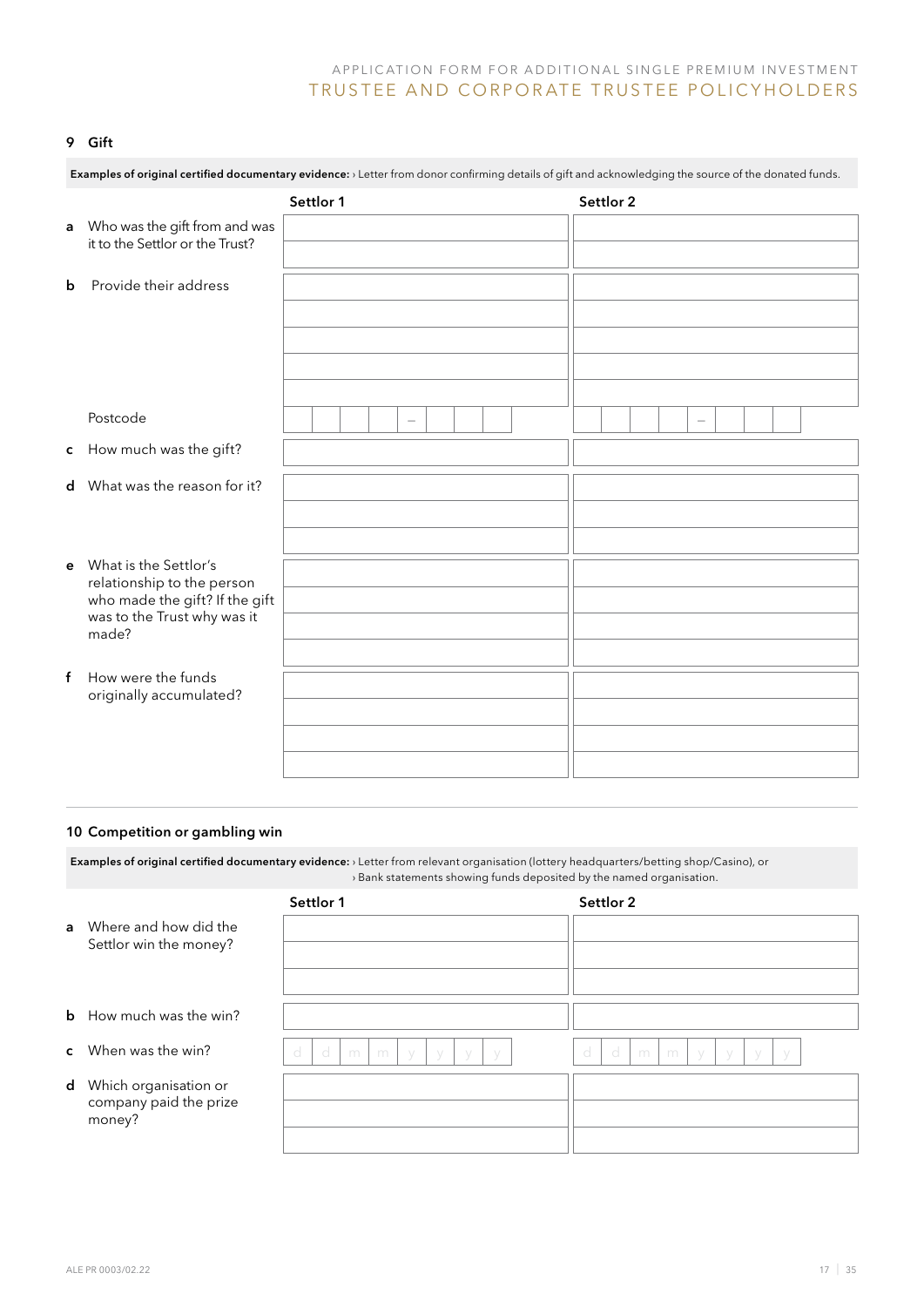### 11 Compensation payment

|              | Examples of original certified documentary evidence: > Letter/court order from compensating body, or<br>> Solicitor's / Advocate's letter. |                               |                                 |  |  |  |  |  |  |  |
|--------------|--------------------------------------------------------------------------------------------------------------------------------------------|-------------------------------|---------------------------------|--|--|--|--|--|--|--|
|              |                                                                                                                                            | Settlor 1                     | Settlor 2                       |  |  |  |  |  |  |  |
| a            | Who did the payment come<br>from?                                                                                                          |                               |                                 |  |  |  |  |  |  |  |
|              | <b>b</b> How much did the Settlor<br>receive?                                                                                              |                               |                                 |  |  |  |  |  |  |  |
|              | <b>c</b> When was it received?                                                                                                             | d<br>d<br>m<br>m<br>$\sqrt{}$ | d<br>d<br>m<br>m<br>$\setminus$ |  |  |  |  |  |  |  |
| d            | Where have the proceeds<br>been held since the payment<br>was received?                                                                    |                               |                                 |  |  |  |  |  |  |  |
|              |                                                                                                                                            |                               |                                 |  |  |  |  |  |  |  |
| $\mathbf{e}$ | What was the reason for it?                                                                                                                |                               |                                 |  |  |  |  |  |  |  |
|              |                                                                                                                                            |                               |                                 |  |  |  |  |  |  |  |
|              |                                                                                                                                            |                               |                                 |  |  |  |  |  |  |  |
|              |                                                                                                                                            |                               |                                 |  |  |  |  |  |  |  |

### 12 Other income sources

Examples of original certified documentary evidence: › Appropriate supporting documentation, or › Signed letter detailing funds from a regulated accountant.

|              |                                                                                                                                                                                                                                                                          | Settlor 1                                     | Settlor 2                     |
|--------------|--------------------------------------------------------------------------------------------------------------------------------------------------------------------------------------------------------------------------------------------------------------------------|-----------------------------------------------|-------------------------------|
| a            | What type of income<br>was this?                                                                                                                                                                                                                                         |                                               |                               |
| $\mathbf b$  | How much was it?                                                                                                                                                                                                                                                         |                                               |                               |
| $\mathbf{C}$ | When did the Settlor<br>receive it?                                                                                                                                                                                                                                      | -d<br>d<br>m<br>m<br>$\sqrt{}$<br>$\setminus$ | d<br>d<br>m<br>m<br>$\sqrt{}$ |
| $\mathbf d$  | Where did the income come<br>from? If a full and detailed<br>explanation is not provided<br>this will result in a delay in the<br>investment. One word answers<br>are not acceptable. For further<br>information on source of wealth<br>speak to your financial adviser. |                                               |                               |
| e            | If the income was received<br>more than three months ago,<br>where has it been held since?                                                                                                                                                                               |                                               |                               |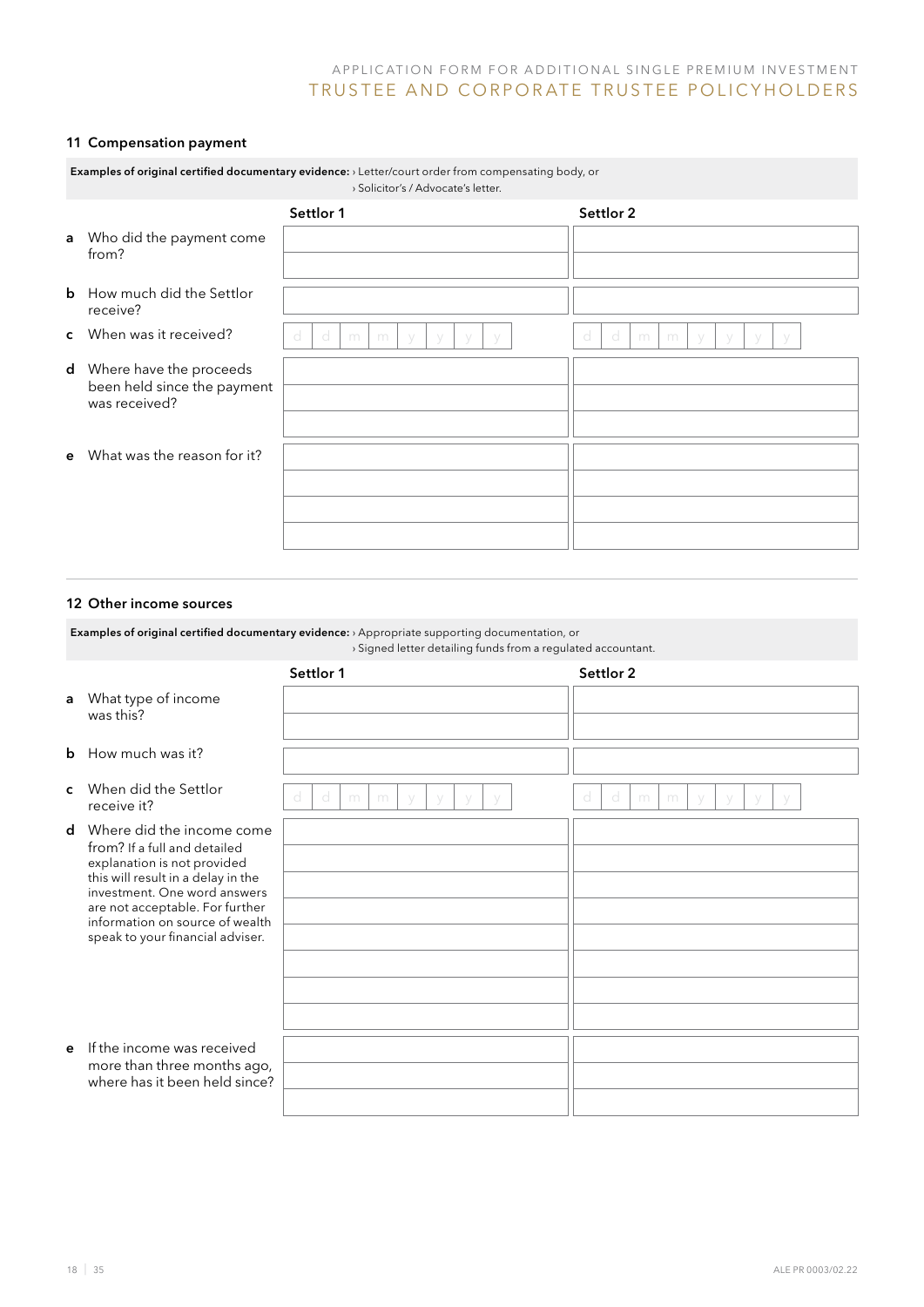### INVESTMENT OPTIONS

#### PART 1 - NOMINATION OF INVESTMENT ADVISER OR EXTERNAL MANAGER AND/OR CUSTODIAN (EMC)

#### A) Do you wish to nominate an Investment Adviser to choose or change your investments?

If no, see section B below.

If yes, complete a separate Nomination of Investment Adviser Form available from your financial adviser or on request from us. To avoid any delay in processing the application, you will still need to complete the fund selection on this form after consulting with your Investment Adviser.

#### B) Is your policy to be managed by an EMC?

If no, give details of your initial fund selection in part 2 on page 20.

If yes, a fund choice is not required.

If you wish for your investment to be managed by an EMC already linked to your bond, supply details of the EMC including a contact telephone number and contact name (if any).

| Name of firm                                                                                      |  |  |  |  |  |  |  |                                                                     |
|---------------------------------------------------------------------------------------------------|--|--|--|--|--|--|--|---------------------------------------------------------------------|
| Contact telephone number                                                                          |  |  |  |  |  |  |  |                                                                     |
| Contact name (if any)                                                                             |  |  |  |  |  |  |  |                                                                     |
| How much of this additional<br>single premium would you like to<br>invest with your existing EMC? |  |  |  |  |  |  |  | The amount you<br>enter will be in<br>the currency of your<br>bond. |

If you would like to request the appointment of a new EMC, ensure that you have completed the separate Nomination of External Manager and/or Custodian Form. This form is also available from your financial adviser or from us on request.

#### PAYING FOR INVESTMENT ADVICE

The charge applicable for investment advice provided by an Investment Adviser or EMC can be paid:

- › directly by you to the relevant party, or
- › you can request that we (Utmost PanEurope dac) facilitate the payment of such charges as non-taxable withdrawals from the bond, by completing the relevant section of the Adviser Charges Pack.

Additionally, charges for advice on the underlying investments provided by the EMC can be paid from the value of the bond as non-taxable withdrawals taken by the EMC directly from the External Managed Account. In this circumstance you, as trustee, will agree the payments with the EMC directly. As the EMC facilitates the payment of such charges, you will not be required to complete the Adviser Charges Pack.

Any charges for investment advice that we, or the EMC, facilitate from the value of the bond, will not form part of the 5% annual tax-deferred entitlement. See our Guide to Charges for more information.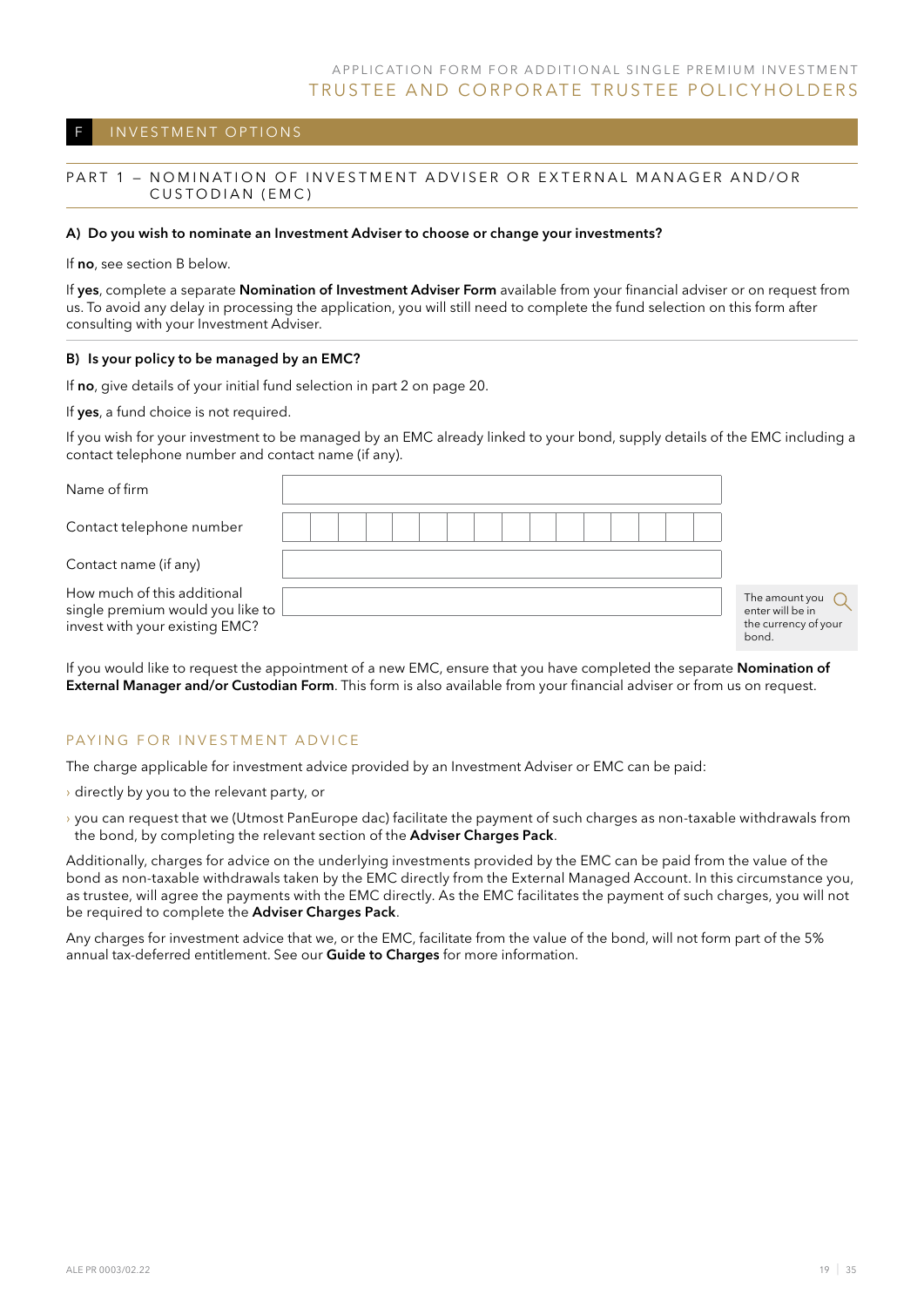#### PART 2 - FUND SELECTION

You are able to choose numerous external funds and cash deposits to be linked to the bond. Refer to our website www.utmostinternational.com for details of the funds available.

The minimum investment amounts vary according to the fund manager. Your investment will be governed by the rules of the underlying investment as applied by the fund or deposit provider.

Where relevant, we will purchase accumulation units unless otherwise instructed. If income units are selected, the fund manager will be requested to pay all income as cash which will be credited to the Dealing Account.

It is important to write the percentage of the net premium to be invested in each chosen fund, after any initial charges for advice have been deducted if applicable, rather than a monetary amount.

#### FUND SELECTION

Refer to our website www.utmostinternational.com for details of the funds available and the relevant SEDOL or ISIN codes. Ensure that the full fund name and SEDOL or ISIN codes are provided, any missing information will result in a delay in investment.

Certain funds require completion of the Investor Declaration Form which is available from your financial adviser on request. For more information, contact our Customer Service team on 0845 602 9281.

| SEDOL/ISIN/<br>Fund name (give full fund name)<br><b>FUND REFERENCE</b> |  |  |  |  |  |
|-------------------------------------------------------------------------|--|--|--|--|--|
|                                                                         |  |  |  |  |  |
|                                                                         |  |  |  |  |  |
|                                                                         |  |  |  |  |  |
|                                                                         |  |  |  |  |  |
|                                                                         |  |  |  |  |  |
|                                                                         |  |  |  |  |  |
|                                                                         |  |  |  |  |  |
|                                                                         |  |  |  |  |  |
|                                                                         |  |  |  |  |  |
|                                                                         |  |  |  |  |  |
|                                                                         |  |  |  |  |  |
|                                                                         |  |  |  |  |  |
|                                                                         |  |  |  |  |  |

#### CASH DEPOSITS

Refer to your financial adviser for details of the cash deposits currently available.

| <b>Bank/Building Society</b> | Full name of deposit account |  | ℅ |  |
|------------------------------|------------------------------|--|---|--|
|                              |                              |  |   |  |
|                              |                              |  |   |  |
|                              |                              |  |   |  |
|                              |                              |  |   |  |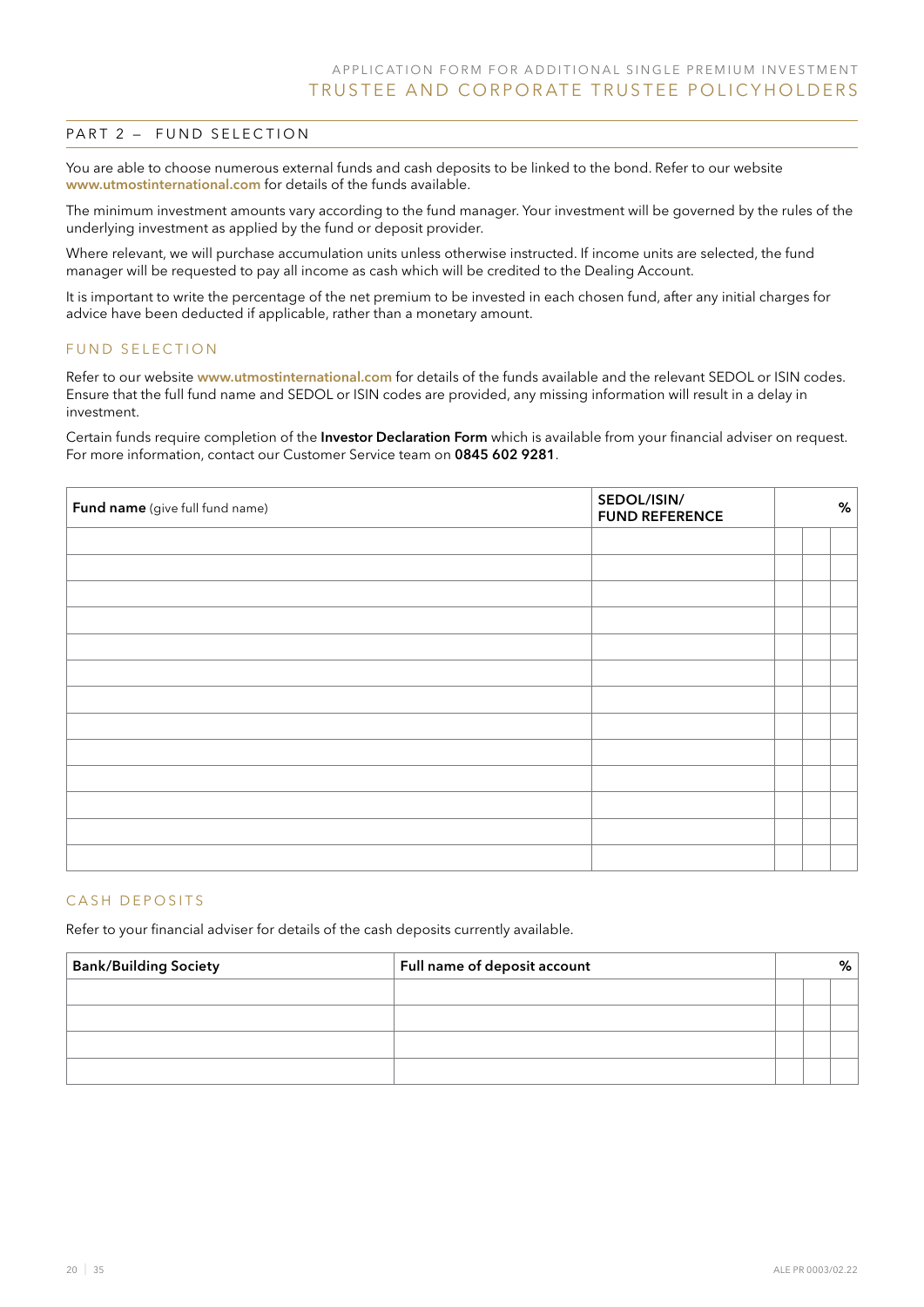### DEALING ACCOUNT

All transactions (including charges and withdrawals) will go through the Dealing Account and it may become overdrawn from time to time. In these circumstances we will sell sufficient funds to clear the negative debit balance.

#### Indicate in the box below which funds you would like us to sell in these circumstances.

If no funds are selected, we will automatically sell units from the fund within the portfolio which is redeemable and has the highest value at the time of sale.

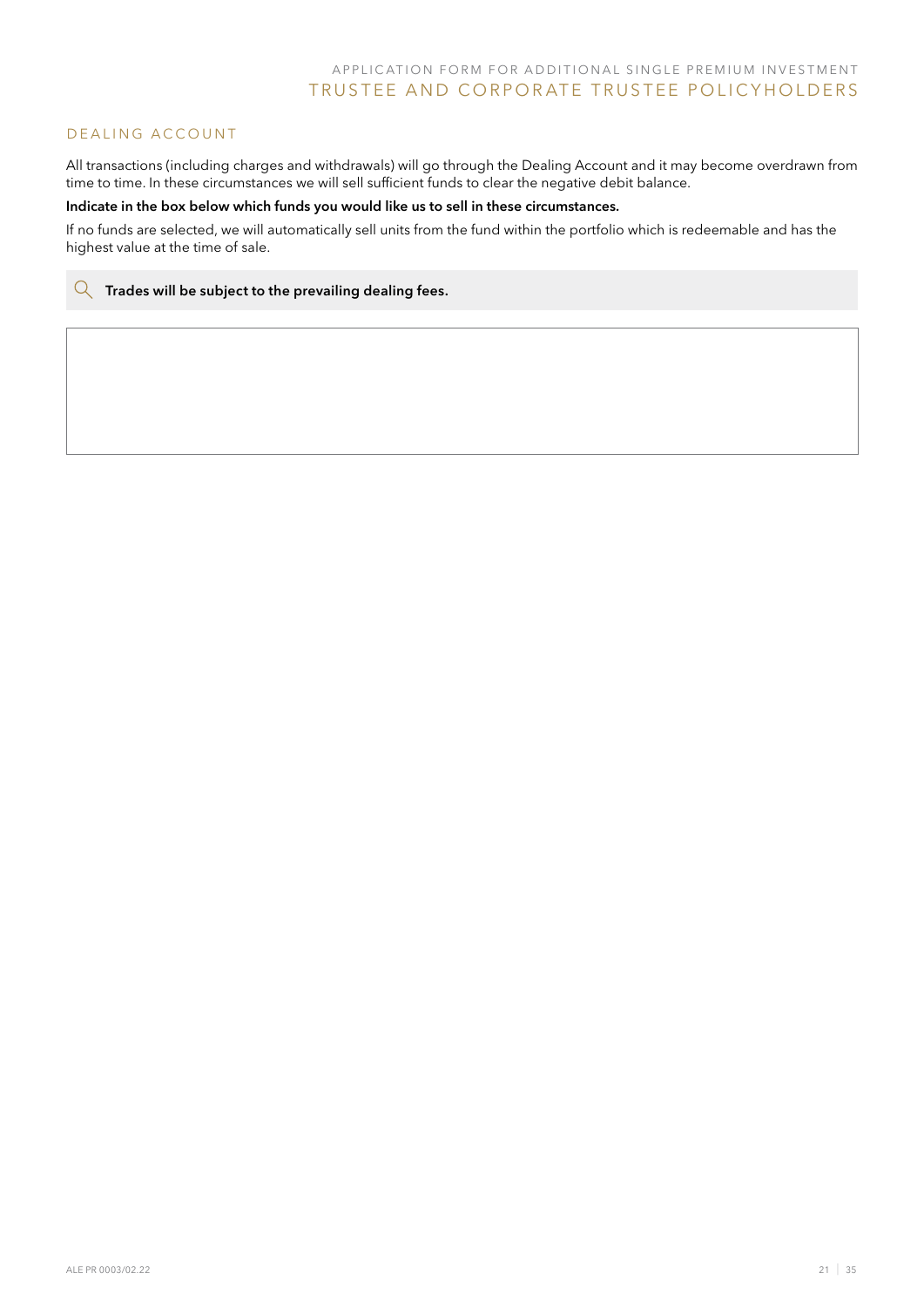### G REGULAR WITHDRAWALS CONTROLLED THE CONTROL CONTROL CONTROLLER CONTROLLER CONTROLLER CONTROLLER CONTROLLER CO

It is important to consider how you will choose to pay adviser charges to your financial adviser when setting up any regular withdrawals. This is because any adviser charges agreed to be paid to your financial adviser, from the bond, will be treated as a withdrawal and will form part of the 5% annual tax-deferred entitlement. This means any adviser charges taken in any policy year will be added to withdrawals requested in order to calculate whether the 5% entitlement has been exceeded. Please refer to the relevant product literature for the level of charges, tax implications, maximum withdrawals and minimum bond values for taking regular withdrawals.

Regular withdrawals will be taken equally across all policy segments.

Minimum £200 per payment (or currency equivalent). Payments will only be made in the currency of the bond.

If a regular withdrawal would take the bond to a surrender value lower than the minimum value required to be kept in the bond withdrawals will stop.

If you have opted for an end date on your client Personal Illustration, note that this is for illustrative purposes only. When you wish for withdrawals to stop, we will require an instruction at that point to be sent to the Claims Department at: info@utmostwealthsolutions.ie

### SET UP WITHDRAWALS

#### Tick the appropriate box that applies to you.

|                         | I do not currently take withdrawals and I would like to set them up |             |                                                                                                                                 |  |  |  |  |
|-------------------------|---------------------------------------------------------------------|-------------|---------------------------------------------------------------------------------------------------------------------------------|--|--|--|--|
| Amount to be withdrawn  | per annum                                                           | per payment |                                                                                                                                 |  |  |  |  |
| from the whole bond     | %<br>or                                                             |             |                                                                                                                                 |  |  |  |  |
| 2 Frequency of payments | Quarterly<br>Monthly                                                | Half-yearly | Yearly                                                                                                                          |  |  |  |  |
| Payment to start        | d<br>d<br>m<br>m<br>$\setminus$                                     |             | The earliest the first withdrawal can be taken<br>is 30 days after the additional single premium<br>documents have been issued. |  |  |  |  |

#### Amend existing withdrawals

If you wish for your current withdrawals arrangement to remain unchanged, leave this section blank and proceed to section H.

#### Tick the appropriate box that applies to you.

|             |                                               | I currently take withdrawals and I would like to amend this figure |             | If you have any existing withdrawals, these will<br>stop and be replaced with the new amount/<br>percentage stated below.       |  |
|-------------|-----------------------------------------------|--------------------------------------------------------------------|-------------|---------------------------------------------------------------------------------------------------------------------------------|--|
|             | Amount to be withdrawn<br>from the whole bond | per annum<br>%<br>or                                               | per payment |                                                                                                                                 |  |
| $2^{\circ}$ | Frequency of payments                         | Monthly<br>Quarterly                                               |             | Half-yearly<br>Yearly                                                                                                           |  |
|             | Payment to start                              | d<br>d<br>m<br>m<br>$\sqrt{}$<br>$\vee$                            |             | The earliest the first withdrawal can be taken<br>is 30 days after the additional single premium<br>documents have been issued. |  |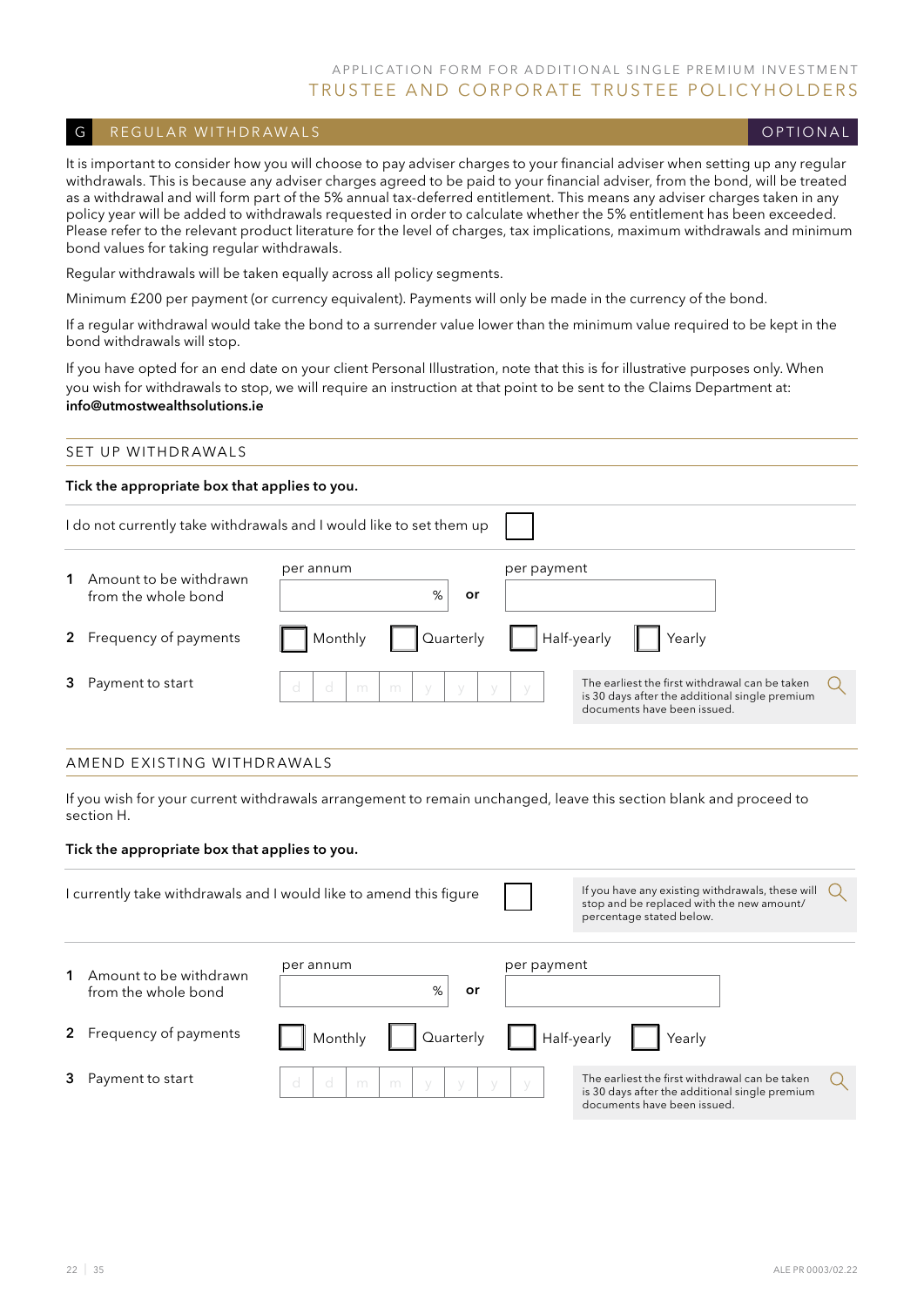### Bank details

If you want to start withdrawal payments, complete this section.

Payment method will be BACS transfer for sterling payments to UK clearing banks only or Telegraphic Transfer (international payment) for other currencies or banks outside the UK. A charge will be levied by our bankers for Telegraphic Transfer payments and this will be deducted from the value of the bond.

### provide details below of the account that you want payments to be sent to:

| 1              | Account name                                                      |  |   |                                 |       |  |  |  |  |  |
|----------------|-------------------------------------------------------------------|--|---|---------------------------------|-------|--|--|--|--|--|
| $\overline{2}$ | Account number<br>(for BACS payments this must be eight digits)   |  |   |                                 |       |  |  |  |  |  |
| 3              | Bank sort code                                                    |  | - |                                 |       |  |  |  |  |  |
| 4              | <b>Building Society roll number</b><br>(if applicable)            |  |   |                                 |       |  |  |  |  |  |
| 5.             | Bank BIC/Swift code<br>(required for all payments outside the UK) |  |   |                                 |       |  |  |  |  |  |
| 6              | IBAN<br>(required for all payments to the EU)                     |  |   |                                 |       |  |  |  |  |  |
| 7              | Bank/Building Society name                                        |  |   |                                 |       |  |  |  |  |  |
| 8              | Address                                                           |  |   |                                 |       |  |  |  |  |  |
|                |                                                                   |  |   |                                 |       |  |  |  |  |  |
|                | Postcode                                                          |  |   | $\hspace{0.1mm}-\hspace{0.1mm}$ |       |  |  |  |  |  |
| 9              | Telephone number<br>(including international dialling code)       |  |   |                                 |       |  |  |  |  |  |
|                | 10 How long has the account been held?                            |  |   |                                 | Years |  |  |  |  |  |

Payments to third parties are not normally allowed. However, in exceptional circumstances, they may be considered. We will need to know why the payments are required, details of the relationship between the policyholder and account holder, plus certified identification for the account holder, which is listed in Section J.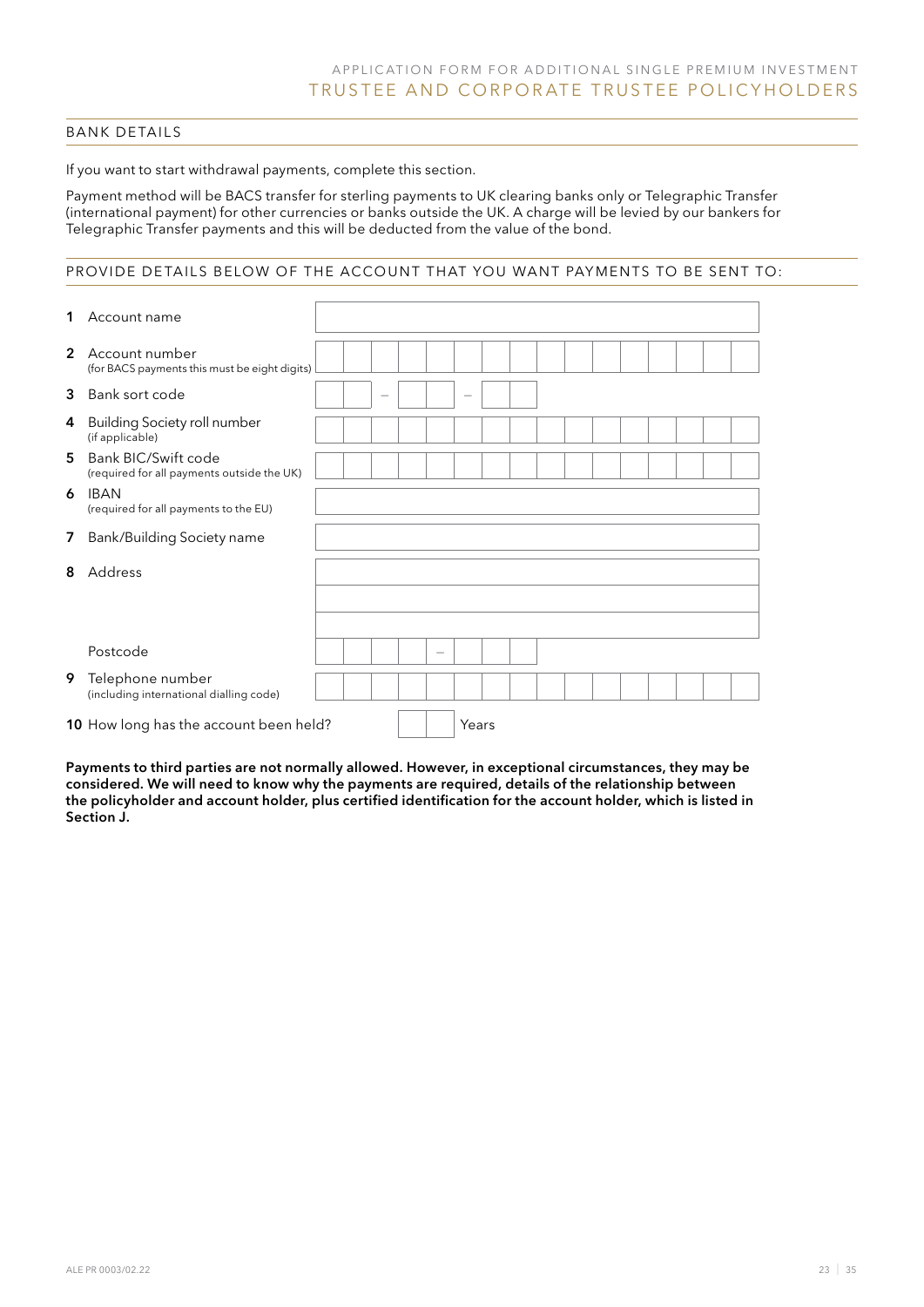### H PRIVACY NOTICE

Our Privacy Notice explains when and why we collect personal information about our customers, how we use it, the conditions under which we may share it with others and how we keep it secure. It also explains how long we keep customer information for, how a customer can obtain details of the information we keep and the choices customers have about how we use that information. You can find a copy on our website www.utmostinternational.com/privacy-statement or you can contact our Customer Service Team on 0845 602 9281 and request a copy.

#### DECLARATION

This is our standard client declaration upon which we intend to rely. For your own benefit and protection you should read these terms and the Data Protection notes section of this form carefully before signing below.

Please read carefully the Product Guide, Guide to Charges, a Personal Illustration, Key Features Document, all of which should have been provided to you, as they contain important information about the bond.

If you do not understand any part of these terms, the Data Protection notes or the product literature listed above, ask your adviser to explain it to you before signing below.

In this declaration, "we", "us" and "our" mean the trustee policyholder(s), the corporate trustee policyholder(s), its directors, officers and authorised signatories (as appropriate) and "the Company" means Utmost PanEurope dac.

We apply for an additional investment into our existing contract in accordance with the Policy Conditions and Policy Schedule.

We hereby confirm that we have not relied upon any statement made by our financial adviser which is not supported in the literature.

We confirm and declare that we have been advised to obtain appropriate professional advice in respect of the applicable taxation requirements, effects and legislation.

### ANTI-MONEY LAUNDERING AND TAX EVASION PROVISIONS

### Source of Funds – Policyholder Statement of Truth

#### We truthfully confirm that:

- i) all funds invested in the bond applied for have been or will be properly declared to the relevant tax authorities in the jurisdiction of our tax residence and/or any other jurisdictions as necessary or appropriate in accordance with applicable laws and regulations, and
- ii) none of the funds invested derive, directly or indirectly, from illegal activities or sources and/or tax evasion.

Potential Consequences of Misleading the Company – We fully acknowledge and agree that if the Company discovers that we misled the Company in respect of any part of the statements confirmed above, that the Company shall, to the fullest extent permitted by applicable law and regulation, without limiting the Company's legal remedies or options, have the contractual ability to:

- i) terminate the bond immediately and, regardless of the actual date of bond termination, impose the maximum encashment and any other relevant charges which may be imposed on us under the bond as if the bond had been encashed immediately after issue. Such charges shall be applied to the extent that they cover any costs, expenses or losses caused by the Company being misled, without limiting the Company's ability to seek additional recompense from us in respect of any shortfall.
- ii) notify relevant government authorities and provide all information considered necessary or appropriate at the Company's discretion concerning us and/or the bond; and
- iii) if considered appropriate after consultation with government authorities and/or legal counsel, either
	- a) subject to satisfying the Company's further reasonable requirements, refund our premium(s) and other amounts paid to the Company to the date of such termination less applicable encashment and other charges in accordance with clause (i) above (the 'Refund Amount'), or
	- b) if legally required to do so by competent government authorities, freeze or pay over to relevant government authorities all or a portion of the Refund Amount or take such other actions as competent government authorities may legally require.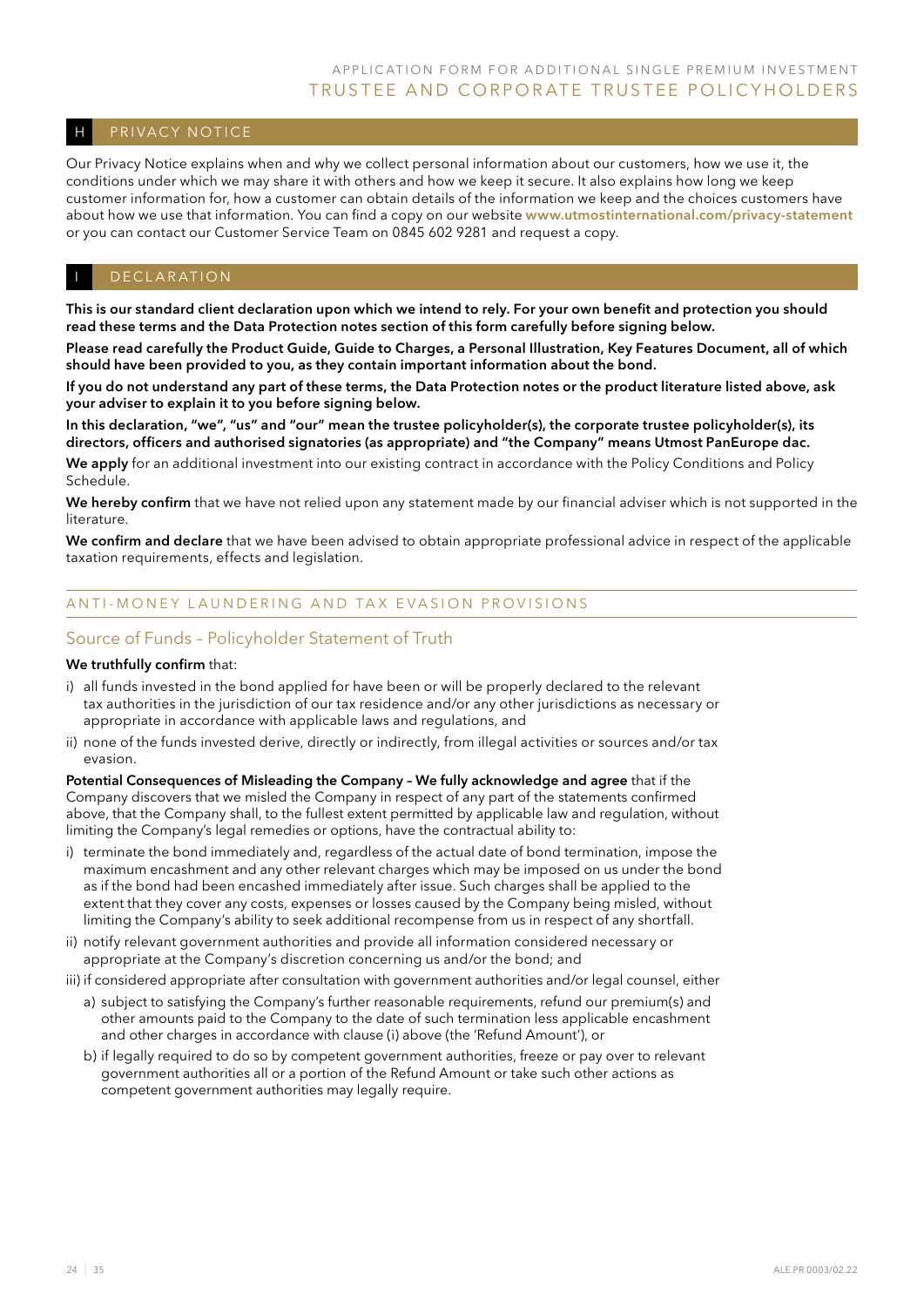### Consent to disclose information to Tax and other Government Authorities

We have been advised that Utmost Group plc and the Company have a longstanding policy of cooperating with tax and other government authorities to combat money laundering, tax evasion or other illegal activities.

We consent and agree that in cases where the Company suspects that the funds invested in the bond are wholly or partly derived from illegal activities/sources and/or tax evasion, then the Company shall, to the fullest extent permitted by applicable law and regulation, without limiting the Company's legal remedies or options, have the ability to disclose to our home country tax and/ or other government authorities our identity and any relevant information considered necessary or appropriate, at the Company's discretion, concerning the bond.

We understand and agree that the Company's obligations under the policy, including the payment of benefits, will be suspended either in whole or in part, to the extent that performance of any policy obligation may expose the company to any sanction, prohibition or restriction under United Nations resolutions or the trade or economic sanction, laws or regulations of the European Union, United Kingdom or United States of America.

### Further consents and confirmations

We hereby confirm that all the information that we have provided, whether handwritten or otherwise, in this application form is complete and accurate to the best of our knowledge and belief. We agree that this information, together with all other questionnaires, statements, reports or other information completed or given by us in our name, shall form the basis of the contract with the Company.

We understand that this contract is of the utmost good faith and that if it subsequently comes to light that any information supplied to the Company by us or on our behalf was misleading or incomplete, then this might invalidate our contract and adversely affect our right to the payment of policy benefits. We understand the requirement to provide accurate and relevant information in our dealings with the Company is continuous and binding upon us or any subsequent holder of the policy.

We understand that no contract shall be issued in respect of this application and the Company shall be under no obligation in respect of this application until the additional premium has been received by the Company and the Company has expressly confirmed in writing that it accepts the additional investment.

We accept that selection of investments is our responsibility (or, where appropriate, that of our Investment Adviser or any appointed EMC) and the Company makes no representations or guarantees in relation to the future performance of any asset linked to the bond and accordingly has no legal responsibility in respect of future performance of such linked assets.

We understand that the Company and we have a free choice about the law that can apply to any contract relating to this application. The Company proposes to choose the laws of England and Wales and by completing this application form we agree that the laws of England and Wales shall apply and that the Courts of England and Wales shall be the sole forum to consider disputes in relation to any contract arising from this application.

We agree that any decision to alter the Courts of England and Wales jurisdiction shall be at the discretion of the Company such discretion being exercised reasonably.

We agree that a copy of our agreement given in this Declaration will have the validity of the original. We understand that the financial adviser is acting as our agent and not an agent of the Company.

We confirm that we are not ordinarily resident in Ireland and we are habitually resident (that is normally live) in the UK and confirm that, to the best of our knowledge and belief, we are not subject to any legislation which would make such an investment unlawful. We hereby undertake to inform the Company of any change in country of residence during the life of the bond.

We confirm that the Trust has the power to enter into the contract applied for.

We further confirm and declare that the information given regarding the Settlor, including where they were tax resident when the trust was established, entered in Section C on page 5 of this application is correct.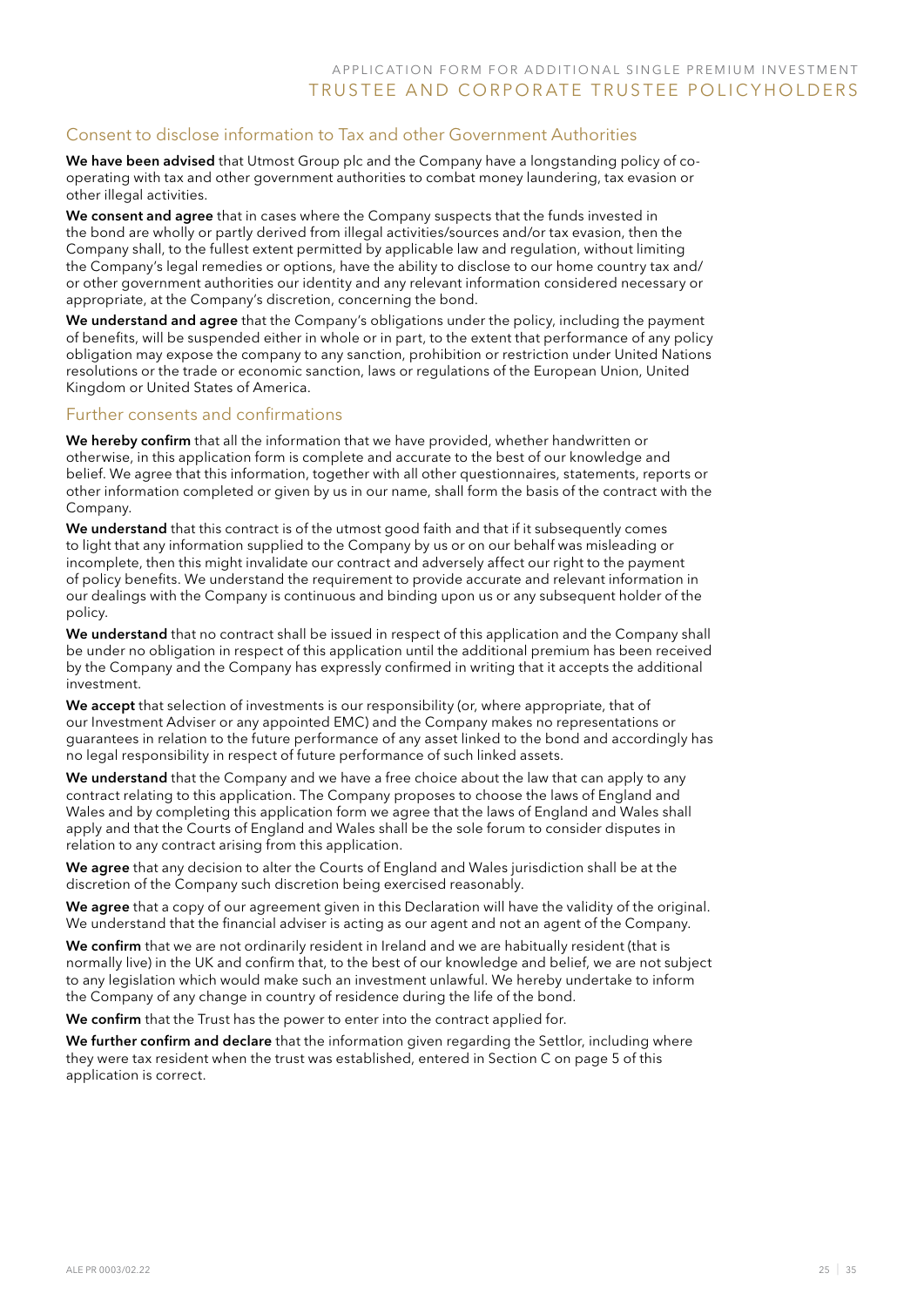| Role             |                                           |                                                | Please confirm<br>$\bigcap$<br>what role you<br>are completing this<br>application in i.e.<br>Trustee, Corporate<br>Trustee or Authorised<br>Signatory. |
|------------------|-------------------------------------------|------------------------------------------------|---------------------------------------------------------------------------------------------------------------------------------------------------------|
| <b>SIGNATURE</b> |                                           |                                                | <b>SIGNATURE</b>                                                                                                                                        |
| Print full name  |                                           |                                                | If there are<br>more than<br>four signatories<br>photocopy this<br>page and after<br>signing the<br>additional copies<br>attach them                    |
| Date             | d<br>d<br>m<br>m<br>V<br>V<br>У<br>$\vee$ | d<br>d<br>m<br>m<br>V<br>y<br>V<br>$\vee$      | securely to the form.                                                                                                                                   |
|                  |                                           |                                                |                                                                                                                                                         |
|                  |                                           |                                                | Please confirm<br>what role you<br>are completing this<br>application in i.e.<br>Trustee, Corporate                                                     |
| Role             |                                           |                                                | Trustee or Authorised<br>Signatory.                                                                                                                     |
| <b>SIGNATURE</b> |                                           |                                                | <b>SIGNATURE</b>                                                                                                                                        |
|                  |                                           |                                                | If there are<br>more than                                                                                                                               |
| Print full name  |                                           |                                                | four signatories<br>photocopy this<br>page and after<br>signing the<br>additional copies                                                                |
| Date             | d<br>d<br>m<br>m<br>$\vee$<br>V<br>y      | d<br>d<br>m<br>m<br>y<br>$\vee$<br>y<br>$\vee$ | attach them<br>securely to the form.                                                                                                                    |

Once you have signed and dated the above boxes please go to section 3 on page 31 if you would like us to facilitate any adviser charges to your financial adviser.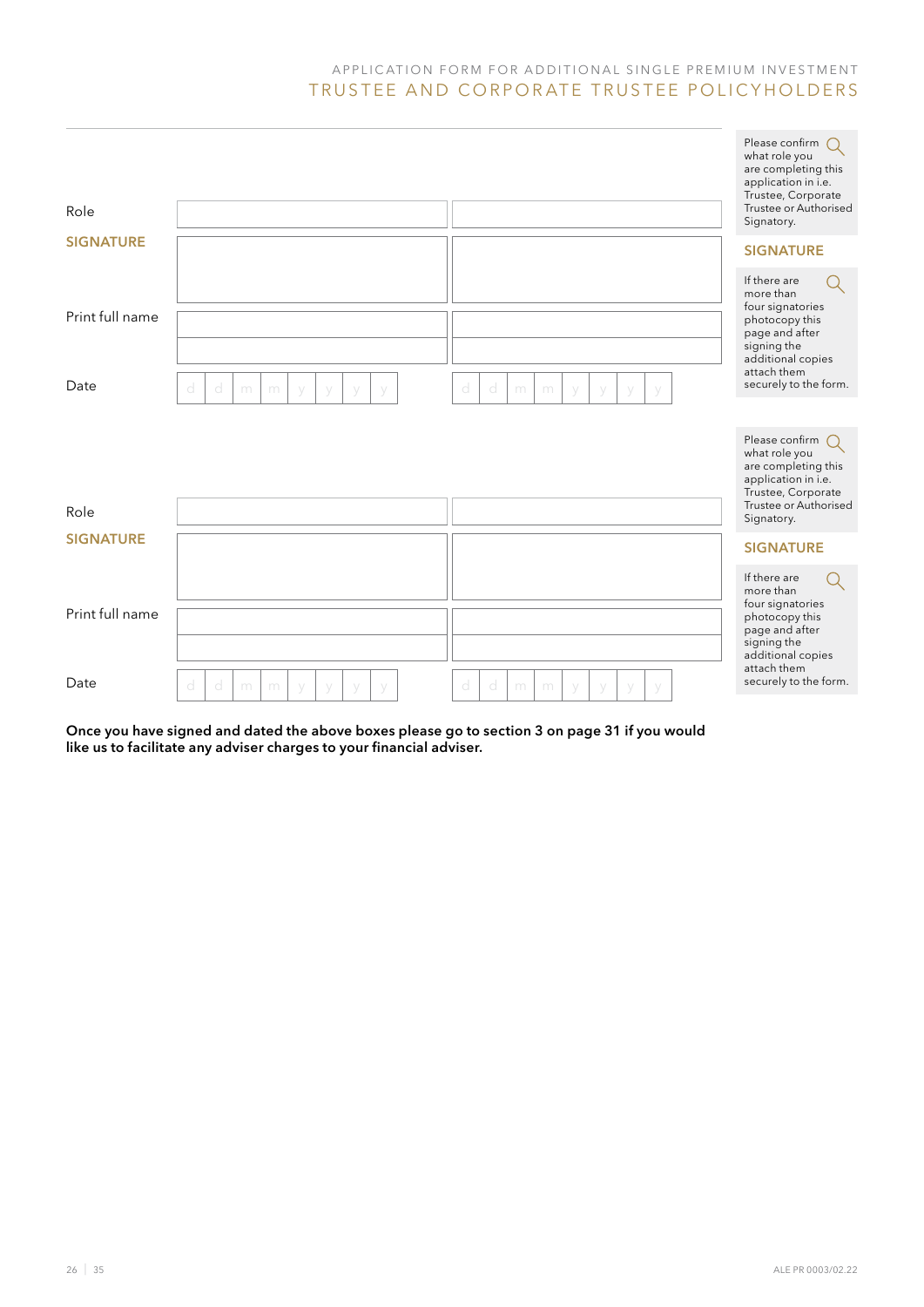### SECTION 2 - FINANCIAL ADVISER MUST COMPLETE IN ALL CASES

#### I DENTIFICATION REQUIREMENTS

Under anti-money laundering regulations we are required to verify the identity and address of all individuals related to a contract (e.g. trustees, directors, power of attorney etc.) together with the satisfactory evidence of the proper appointment of the trustees.

Outlined below are the standard minimum requirements. However, we may, in some circumstances, require additional information.

Any surviving Settlor of the Trust, individual Trustee(s) and Directors - We require one suitably certified copy document from Part 1 together with one suitably certified copy document from Part 2. If an individual does not hold any of the documents listed in Part 1 then, under certain circumstances, we may be able to accept two documents from Part 2, showing verifiable reference numbers. Also note that if no documentation is supplied from Part 1, we require an explanation of why this is not available.

Trust - for identification regarding the Trust see Part 3. All documentation in this section must be supplied.

Corporate trustee - for verification of the corporate trustee see Part 4. All documentation in this section must be supplied.

#### Tick in the boxes below to indicate the identification you have supplied for each party to the policy.



Use one document from Part 1 PLUS one document from Part 2. Alternatively, use two documents from Part 2 and confirm why ID from Part 1 cannot be provided. Provide originals or originally certified copies.

\*Complete for any other party to the application e.g. shareholders who are individuals and hold 25% or more of the issued share capital. Continue on a separate sheet of paper should there be more individuals to be identified than the space provided.

If you cannot supply an item from Part 1, tell us why in the box below.

| the contract of the contract of the contract of the contract of the contract of the contract of the contract of |  |
|-----------------------------------------------------------------------------------------------------------------|--|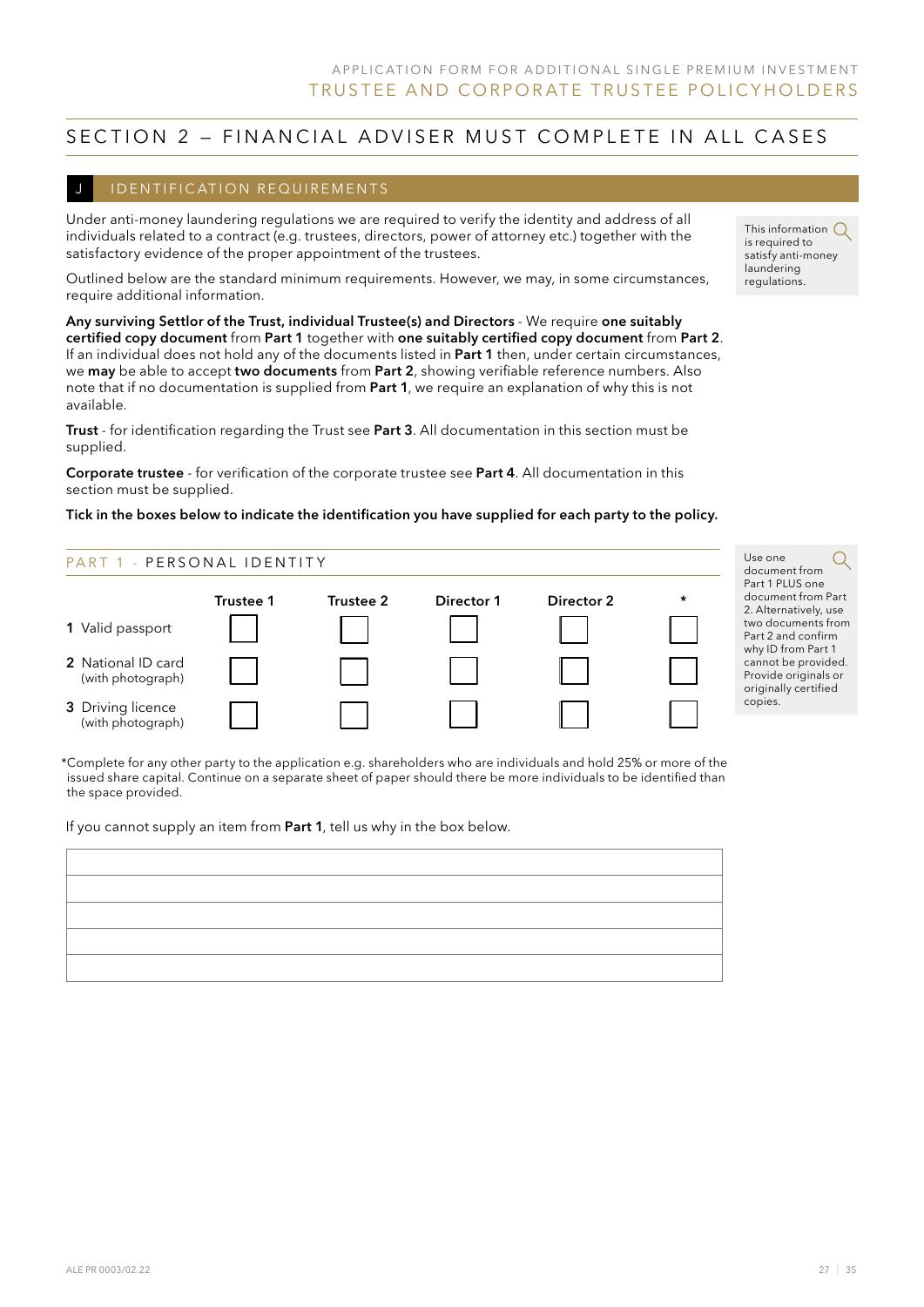### PART 2 - VERIFICATION OF ADDRESS

|                                                                                                                                                                                                                                                                     | Trustee 1 | Trustee 2  | Director 1                         | Director 2 | * |  |  |  |
|---------------------------------------------------------------------------------------------------------------------------------------------------------------------------------------------------------------------------------------------------------------------|-----------|------------|------------------------------------|------------|---|--|--|--|
| 1 A recent utility bill, rates or<br>council tax bill<br>The document must be the most recent<br>available and no more than six months<br>old, and must also be certified. (Mobile<br>phone bills are not acceptable)                                               |           |            |                                    |            |   |  |  |  |
| 2 A recent mortgage statement,<br>giving the residential address                                                                                                                                                                                                    |           |            |                                    |            |   |  |  |  |
| 3 A current driving licence<br>(with photograph) Note that if the<br>driving licence is being used in Part 1 it<br>cannot be used in Part 2 and vice versa.                                                                                                         |           |            |                                    |            |   |  |  |  |
| 4 A state pension, benefit or other<br>government produced document<br>showing benefit entitlement                                                                                                                                                                  |           |            |                                    |            |   |  |  |  |
| 5 A recent tax assessment document                                                                                                                                                                                                                                  |           |            |                                    |            |   |  |  |  |
| 6 An account statement from the bank<br>or credit card company dated and<br>certified within the last six months<br>(Store cards are not acceptable)                                                                                                                |           |            |                                    |            |   |  |  |  |
| 7 Proof of ownership or rental of the<br>residential address                                                                                                                                                                                                        |           |            |                                    |            |   |  |  |  |
| *Complete for any other party to the application e.g. shareholders who are individuals and hold 25% or more of the issued share capital.<br>Please continue on a separate sheet of paper should there be more individuals to be identified than the space provided. |           |            |                                    |            |   |  |  |  |
| PART 3 - TRUSTEE VERIFICATION                                                                                                                                                                                                                                       |           |            |                                    |            |   |  |  |  |
| SUPPLY ALL OF THE FOLLOWING DOCUMENTS<br>The Trust Deed and any Supplementary Deeds showing the proper appointment of the                                                                                                                                           |           |            |                                    |            |   |  |  |  |
| trustees and classes of beneficiaries                                                                                                                                                                                                                               |           |            |                                    |            |   |  |  |  |
| PART 4 - CORPORATE TRUSTEE VERIFICATION                                                                                                                                                                                                                             |           |            |                                    |            |   |  |  |  |
| SUPPLY ALL OF THE FOLLOWING DOCUMENTS                                                                                                                                                                                                                               |           |            |                                    |            |   |  |  |  |
| A Certificate of Incorporation                                                                                                                                                                                                                                      |           | & accounts | A set of the latest annual reports |            |   |  |  |  |
| Evidence of the registered address                                                                                                                                                                                                                                  |           |            | An authorised signatory list       |            |   |  |  |  |
| A certified copy of the Board Resolution appointing the authorised signatories<br>(for public registered companies only)                                                                                                                                            |           |            |                                    |            |   |  |  |  |
| If there are other parties to the application not quoted on the form, have you<br>Where relevant,<br>Yes<br>enclosed a list of copy evidence submitted and can you confirm that you have seen<br>tick this box.<br>the originals of such evidence?                  |           |            |                                    |            |   |  |  |  |
| (Ensure that any separate list quotes the name of the applicants and is signed by the certifier)                                                                                                                                                                    |           |            |                                    |            |   |  |  |  |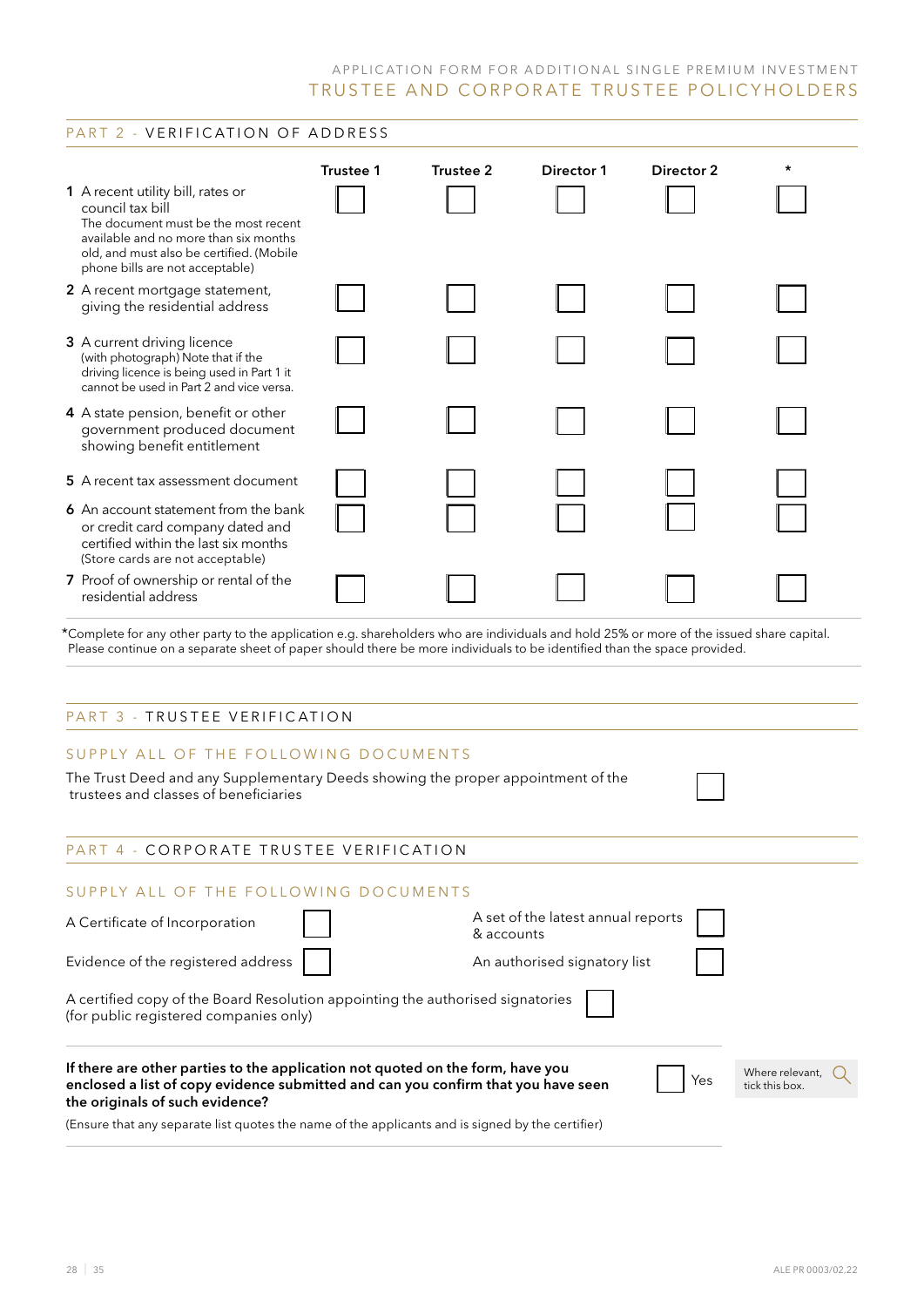The following declaration must be fully completed in all cases, this method of certification is required for Utmost PanEurope dac's regulatory purposes.

### I confirm that:

| a) I have had sight of the original documents and all documents enclosed herewith are<br>true copies of the original and are hereby certified accordingly.                      | <b>Yes</b> |
|---------------------------------------------------------------------------------------------------------------------------------------------------------------------------------|------------|
| b) the information in Section J was obtained by me in relation to the applicant.                                                                                                | Yes        |
| c) where I have an existing relationship, the applicants account/relationship has been<br>conducted satisfactorily.                                                             | Yes        |
| d) I am not aware of any reason why this application should be refused.                                                                                                         | Yes        |
| e) I am unaware of any activities undertaken by these applicant(s) which lead me to<br>suspect that they are involved in any form of criminal activity and/or money laundering. | <b>Yes</b> |
| $f$ ) I shall inform you immediately if I suspect such activity.                                                                                                                | Yes        |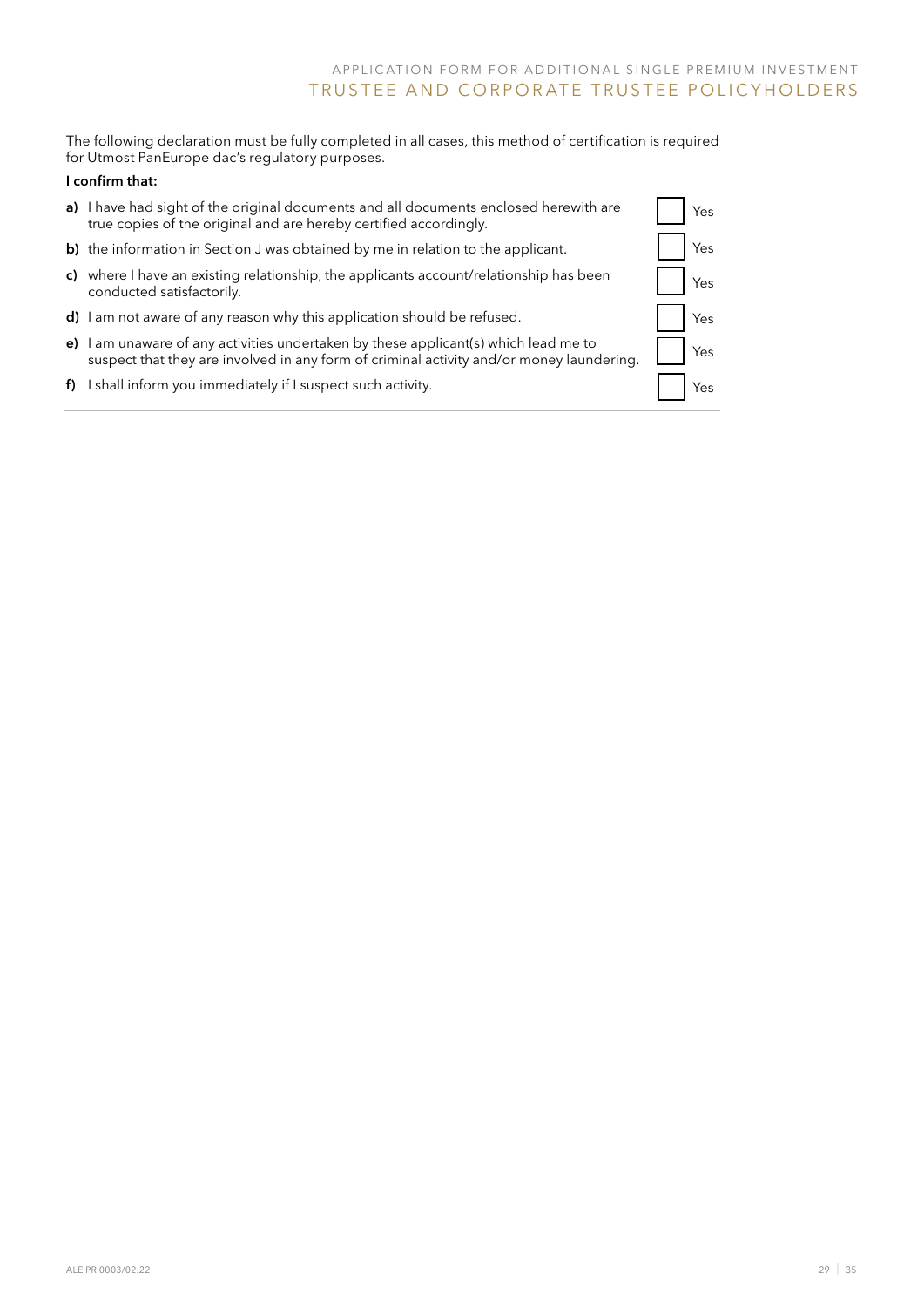| K              |                                                                                               | INTRODUCER'S DETAILS (Complete in all cases) |                                            |
|----------------|-----------------------------------------------------------------------------------------------|----------------------------------------------|--------------------------------------------|
| 1              | How and when were<br>you introduced to the<br>policyholders?                                  |                                              |                                            |
|                | 2 Are the policyholders acting<br>as a nominee for someone<br>else?<br>(If yes, give details) | No<br>Yes                                    |                                            |
|                |                                                                                               |                                              |                                            |
| 3              | Which country was the<br>advice leading to this<br>application given in?                      |                                              |                                            |
|                | 4 Which country was this<br>application signed in?                                            |                                              |                                            |
| 5              | The basis on which the<br>advice was offered is<br>(UK advisers only)                         | Independent<br>Restricted                    |                                            |
| 6              | Name of regulatory body                                                                       |                                              | Give full details<br>of your authorisation |
| $\overline{7}$ | Regulatory body<br>membership number                                                          |                                              | and FCA number.                            |
| 8              | Certifier and authorised<br>signatory                                                         |                                              | <b>SIGNATURE</b>                           |
| 9              | Print full name                                                                               |                                              |                                            |
|                | 10 Date                                                                                       | d<br>d<br>m<br>m<br>V<br>V<br>V<br>y         |                                            |
|                | 11 Financial adviser company<br>name and address<br>(company stamp)                           |                                              |                                            |
|                | 12 Utmost PanEurope dac<br>terms of business number<br>(if known)                             |                                              |                                            |
|                | 13 Provide the name of<br>your usual Utmost sales<br>consultant (if known)                    |                                              |                                            |
|                |                                                                                               |                                              |                                            |

Please note that we will not be able to invest the additional premium until Sections J and K have been completed and identification has been provided.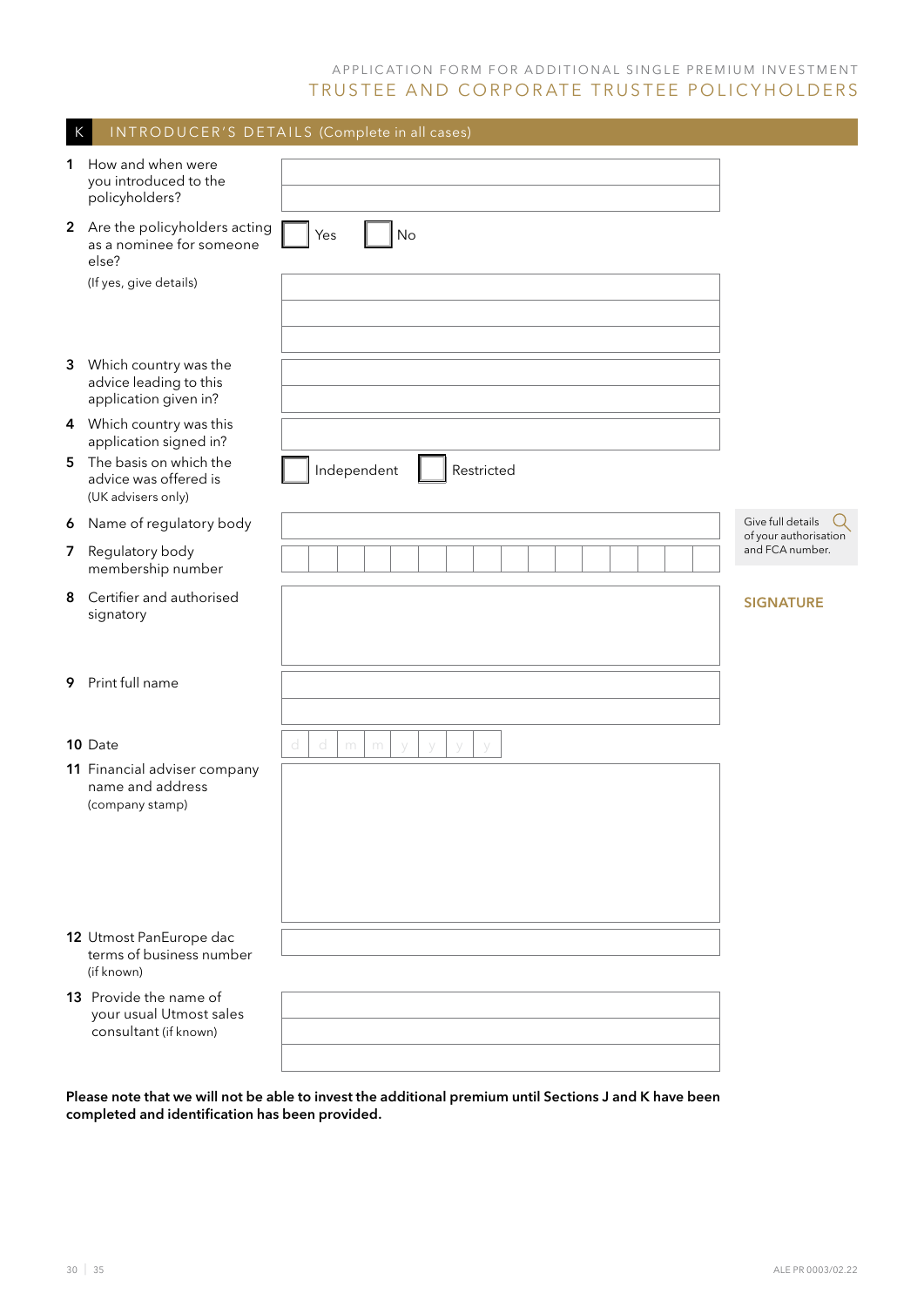## SECTION 3 – POLICYHOLDER MUST COMPLETE IF THEY WOULD LIKE UTM OST PAN EUROPE DAC TO FACILITATE ANY ADVISER CHARGE PAYMENTS TO THEIR FINANCIAL ADVISER

### ADVISER CHARGING

You should take professional advice before choosing any adviser charging option below as there may be Income Tax and/or Inheritance Tax implications. You must also ensure that the options you choose are compatible with the terms of the Trust.

This section should only be completed if you wish to pay adviser charges to your financial adviser directly from your bond. Such charges should match the information shown in your Personal Illustration that will have been provided to you.

Depending on the terms of the Trust, you can choose to pay adviser charges in one of the following ways:

> Direct adviser charge - The adviser charges are paid by you directly to your financial adviser. We do not need to know about these arrangements.

Or facilitated by us:

- > Outside of the bond The initial adviser charge is paid as a flat amount through Utmost PanEurope before the premium is invested into the bond. The premium must meet the minimum investment requirements after adviser charges have been deducted
- $\rightarrow$  Inside the bond The adviser charges are paid to your financial adviser through Utmost PanEurope either on initial, ongoing or ad hoc basis from the bond, after the full premium has been invested.

#### Important note

Any adviser charges that are facilitated by completing the following pages will be paid from the bond, as these relate to advice to you they form part of the 5% annual tax-deferred entitlement. This could have potential tax consequences and you should discuss this with your financial adviser before agreeing such payment or making subsequent surrender or withdrawal requests from your bond. Tax rules may change in the future and are subject to individual circumstances.

Adviser charges which you have agreed to pay from your bond can only be made through a partial surrender (withdrawal across all segments).

For detailed information about adviser charges and how these may be applicable to you, see our Guide to Charges available on our website www.utmostinternational.com or from your financial adviser on request. Your financial adviser will also be able to answer any questions you may have.

#### A D V I S E R C H A R G I N G

Ensure you fully complete this section, as any omissions may delay our ability to carry out your instructions. Once we have received the application form with this section fully completed, we will, depending on the options you select, make adviser charge payments on your behalf to your financial adviser for the services they provide to you. We will continue to do this until this instruction ends or you tell us to cancel it. Once your additional single premium has been applied we require a month's notice of any changes to adviser charge payments that we facilitate.

Payments must not be taken from your bond in advance of the service being received by you from your financial adviser, and you should remember this when choosing the start date for any ongoing payments.

#### CANCELLATION OF ADVISER CHARGES

If you want to stop paying adviser charges from your bond you can cancel this Agreement by writing to us. We will cancel any future adviser charges that would be due. We will confirm any instructions to cancel an adviser charge to you and your financial adviser. You will need to make other arrangements with your financial adviser to pay any outstanding charges, or to discuss the refund of any payments made whilst we process your request.

If you decide to cancel your additional single premium during the cancellation period (see the Key Features Document for details) any refund to you will be less any adviser charges paid on your behalf. If you believe you are due a refund of such payments from your adviser, you will need to contact them direct to discuss the exact terms of the adviser charging arrangement you have with them.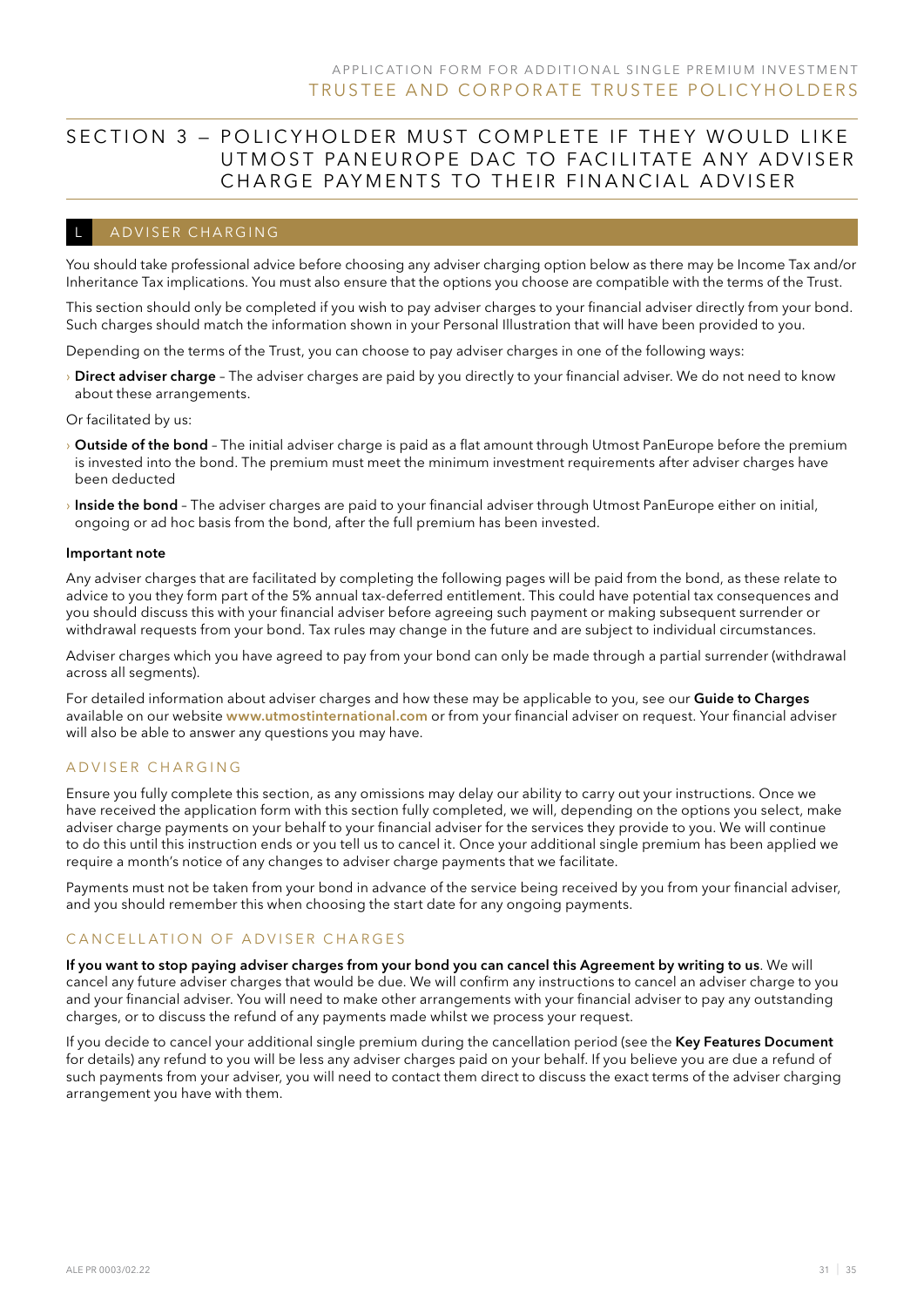### INITIAL ADVISER CHARGE

Select one of the following payment options

| <b>Transaction type</b>                                                                                                                                                                      | Monetary amount (£, US\$, $\xi^*$ ) |                                                                                                                                                                                                                                                                                                                                                                                                                                          |                                                | Annual % of premium                                                                                                                                                                                                                                                                                                                                                                                                                                                                                                        |
|----------------------------------------------------------------------------------------------------------------------------------------------------------------------------------------------|-------------------------------------|------------------------------------------------------------------------------------------------------------------------------------------------------------------------------------------------------------------------------------------------------------------------------------------------------------------------------------------------------------------------------------------------------------------------------------------|------------------------------------------------|----------------------------------------------------------------------------------------------------------------------------------------------------------------------------------------------------------------------------------------------------------------------------------------------------------------------------------------------------------------------------------------------------------------------------------------------------------------------------------------------------------------------------|
| Adviser charge to be paid outside<br>1<br>of the bond by taking it from the<br>payment, with the remaining<br>balance being invested as an<br>additional premium into the bond               |                                     |                                                                                                                                                                                                                                                                                                                                                                                                                                          |                                                | N/A                                                                                                                                                                                                                                                                                                                                                                                                                                                                                                                        |
| 2 Adviser charge to be taken from<br>the value of the additional single<br>premium                                                                                                           |                                     |                                                                                                                                                                                                                                                                                                                                                                                                                                          | or                                             | %                                                                                                                                                                                                                                                                                                                                                                                                                                                                                                                          |
| * The amount you enter will be taken in the currency of your bond.                                                                                                                           |                                     |                                                                                                                                                                                                                                                                                                                                                                                                                                          |                                                |                                                                                                                                                                                                                                                                                                                                                                                                                                                                                                                            |
| 3 Does the initial adviser charge attract VAT?<br>(If yes, this will be applied in addition to<br>that stated in question 1 of this section)                                                 | Yes                                 | No                                                                                                                                                                                                                                                                                                                                                                                                                                       |                                                | This amount<br>should be<br>specified<br>excluding VAT.                                                                                                                                                                                                                                                                                                                                                                                                                                                                    |
| ONGOING ADVISER CHARGE                                                                                                                                                                       |                                     |                                                                                                                                                                                                                                                                                                                                                                                                                                          |                                                |                                                                                                                                                                                                                                                                                                                                                                                                                                                                                                                            |
| Complete the table below if you have agreed with your financial adviser to make a regular payment for ongoing advice or<br>services you receive.                                             |                                     |                                                                                                                                                                                                                                                                                                                                                                                                                                          |                                                |                                                                                                                                                                                                                                                                                                                                                                                                                                                                                                                            |
| Select the frequency of the payments:<br>1.                                                                                                                                                  |                                     | Quarterly<br>Monthly                                                                                                                                                                                                                                                                                                                                                                                                                     | Half-Yearly                                    | Yearly                                                                                                                                                                                                                                                                                                                                                                                                                                                                                                                     |
| 2 Enter details of adviser charge amount in either A) monetary OR B) percentage<br>A) Total annual monetary<br>amount of adviser charge<br>to be taken from the<br>additional single premium |                                     |                                                                                                                                                                                                                                                                                                                                                                                                                                          | If you choose this option please<br>your bond. | state the total monetary amount you<br>wish to pay per year. For example, if you<br>wish to pay £200 on a half year basis, the<br>amount you should state here is £400<br>as the annual total. You must enter your<br>chosen monetary amount in the currency of                                                                                                                                                                                                                                                            |
| <b>OR</b>                                                                                                                                                                                    |                                     |                                                                                                                                                                                                                                                                                                                                                                                                                                          |                                                |                                                                                                                                                                                                                                                                                                                                                                                                                                                                                                                            |
| <b>B)</b> Total annual percentage<br>of adviser charge to be<br>taken from the value of<br>the additional single<br>premium tranche as a<br>proportion of the total<br>bond value.           | $\%$                                | If chosen, state the total percentage of additional single<br>premium tranche you wish to pay per year. For example, if you wish to<br>basis, the amount you should state is 0.2% as the annual total. Where a<br>percentage (%) of additional single premium tranche is chosen, the % will<br>be calculated on the frequency of the payment that you've selected and in<br>% you have chosen because of fluctuations in the bond value. |                                                | pay 0.1% on the additional single premium tranche, payable on a half yearly<br>proportion to the additional single premium amount. For frequencies other<br>than annual, the overall total % for the year may be lower or greater than the                                                                                                                                                                                                                                                                                 |
| When would you like the adviser charge<br>3<br>payments to start?                                                                                                                            | d<br>d                              | m<br>m                                                                                                                                                                                                                                                                                                                                                                                                                                   |                                                |                                                                                                                                                                                                                                                                                                                                                                                                                                                                                                                            |
| * Amount entered will be deducted in the bond currency                                                                                                                                       |                                     |                                                                                                                                                                                                                                                                                                                                                                                                                                          |                                                |                                                                                                                                                                                                                                                                                                                                                                                                                                                                                                                            |
| Does the ongoing adviser charge attract VAT?<br>4<br>(If yes, this will be applied in addition to that stated<br>in question 2 of this section)                                              | Yes                                 | No<br>entitlement.                                                                                                                                                                                                                                                                                                                                                                                                                       | If applicable, VAT can be added to ongoing or  | ad hoc charges for advice to your Financial Adviser<br>or Investment Adviser. If the VAT rate changes in<br>the future, we will automatically adjust the level of<br>VAT without requesting a new agreement from you.<br>Importantly, if the VAT rate should change, we will use<br>the rate at the date we make the payment. VAT added<br>to an adviser charge that is paid from the bond to your<br>Financial Adviser will be treated as a withdrawal from the<br>bond and will form part of your 5% annual tax-deferred |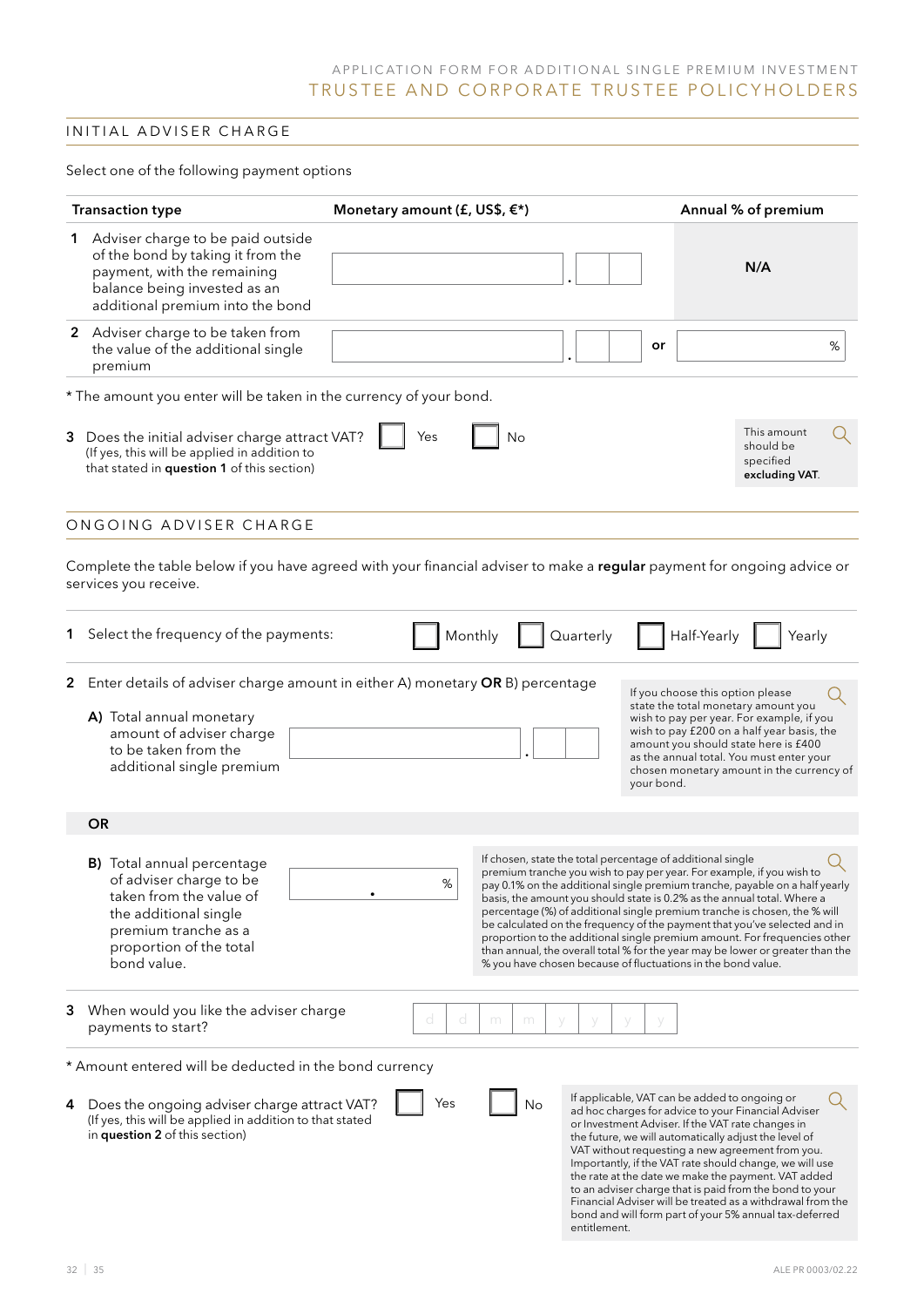### A DVISER CHARGING DECLARATION

Read this section carefully before you sign it as it affects your rights and creates a legally binding agreement with Utmost PanEurope dac in connection with your bond. If you do not understand any aspect of this agreement please ask your adviser to explain its effect to you before you sign the form.

#### Throughout this declaration, 'we' 'us' and 'our' mean the applicant and 'the Company' means Utmost PanEurope dac.

We authorise the Company to pay the adviser charges as set out in this Agreement. Where we have indicated that the ongoing adviser charge attracts VAT, we also authorise you to automatically adjust the future payments if the rate of VAT changes without any further authority from us.

#### We understand and accept that where the adviser charge is being facilitated through the bond:

- › The adviser charge will only be paid when there is sufficient value, and assets that can be sold, in the bond to cover the payment in full
- › If the total withdrawals taken from the bond, including any adviser charge payments exceeds 5% per annum of the premium(s) paid, then a chargeable event may arise and we or the UK resident Settlor may be subject to UK Income Tax on any excess over the 5% annual tax-deferred entitlement
- › The adviser charges apply to the additional single premium tranche and will not be reduced if we surrender one or more policy segments, unless we specifically request this to happen at the time of the segment surrender
- › We can cancel the instruction to pay any future adviser charges due from the bond at any time by writing to the address shown on the back of this form
- › Until you, the Company, receive written notification to cancel this instruction, you will continue to make payments to our adviser
- › If we change the adviser shown in Section K, cancel payment of any adviser charges from the bond, cancel our application for the additional single premium within the cancellation period, assign the bond or any other situation where it is not reasonably possible for you to facilitate a payment it will be our responsibility to settle any outstanding adviser charges directly with our adviser
- › We should contact our adviser in the first instance to discuss any adviser charges we believe should not have been applied to our bond
- › We cannot cancel an adviser charge after it has been paid, even if we decide to cancel our additional single premium during the cancellation period, and acknowledge we will need to contact our adviser to discuss whether a refund is payable in full or in part.

#### Where we request the Company to facilitate an adviser charge payment outside of the bond, we agree and acknowledge that:

- › The facilitation is in consideration of the application for an additional single premium
- $\rightarrow$  The payment is subject to our application being accepted
- › Should this trustee application not proceed then the trust account will be refunded the premium together with the adviser charge and it will be our responsibility to settle any outstanding adviser charges, if any, with our adviser
- › No interest is payable or owed in respect of adviser charge money held by the Company to either us or our adviser
- › The adviser charge relates to advice received in connection with the additional single premium
- › We cannot cancel an adviser charge after it has been paid, even if we decide to cancel the additional single premium during the cancellation period, and acknowledge we will need to contact our adviser to discuss whether a refund is payable in full or in part.

#### Where the bond is linked to an External Managed Account, we acknowledge and agree that:

- › Any fund based adviser charge payments will be based on the last available fund value for the External Managed Account held in the Company's records
- › Due to timing differences there may be significant market movements between the date when the Company's records were last updated with the fund value of the External Managed Account and the date the adviser charge is calculated as a percentage of the whole bond value
- › Where we require any adjustment in adviser charges paid by the Company, the Company will not be responsible for making such adjustments and we will liaise directly with the adviser
- › The actual amounts paid by the Company as adviser charges will be treated as withdrawals from the bond and will be used in any chargeable event calculations.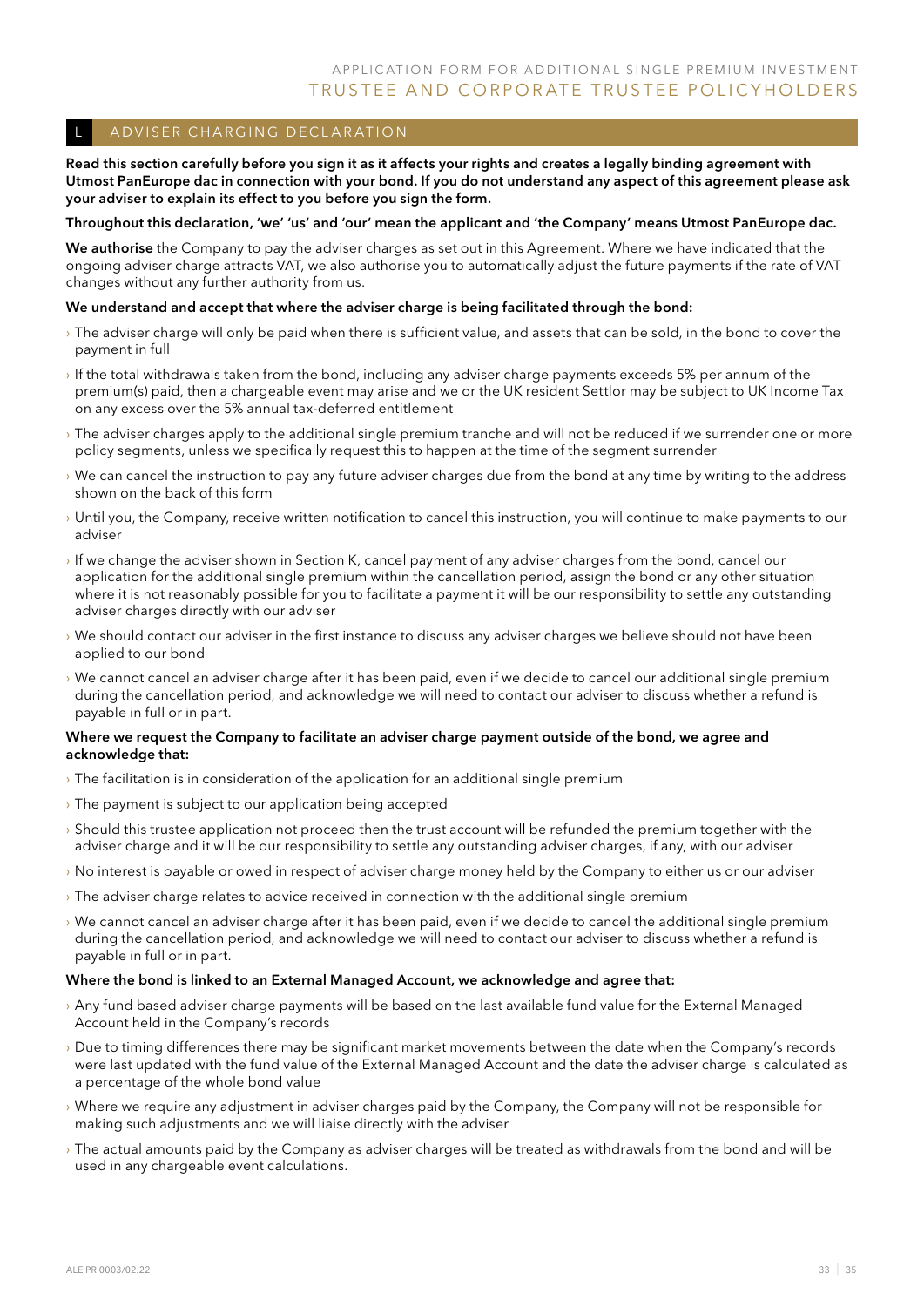By signing this table below the trustees confirm that:

- › The adviser charges set out in this form match the Personal Illustration we have received from our adviser
- $\rightarrow$  It will create legally binding obligations on us in connection with our bond
- $\rightarrow$  This instruction is subject to the terms and conditions of the bond.

| Role             |                                        |                                        | what role you<br>are completing this<br>application in i.e.<br>Trustee, Corporate<br>Trustee or Authorised<br>Signatory. |
|------------------|----------------------------------------|----------------------------------------|--------------------------------------------------------------------------------------------------------------------------|
| <b>SIGNATURE</b> |                                        |                                        | <b>SIGNATURE</b>                                                                                                         |
| Print full name  |                                        |                                        | If there are<br>more than<br>two signatories<br>photocopy this<br>page and after<br>signing the<br>additional copies     |
| Date             | d<br>d<br>m<br>m<br>y<br>У<br>У<br>- y | d<br>d<br>m<br>m<br>У<br>V<br>V<br>- V | attach them<br>securely to the form.                                                                                     |
|                  |                                        |                                        |                                                                                                                          |

Ensure your financial adviser has completed and signed Section K on page 30.

Please confirm  $\bigcap$